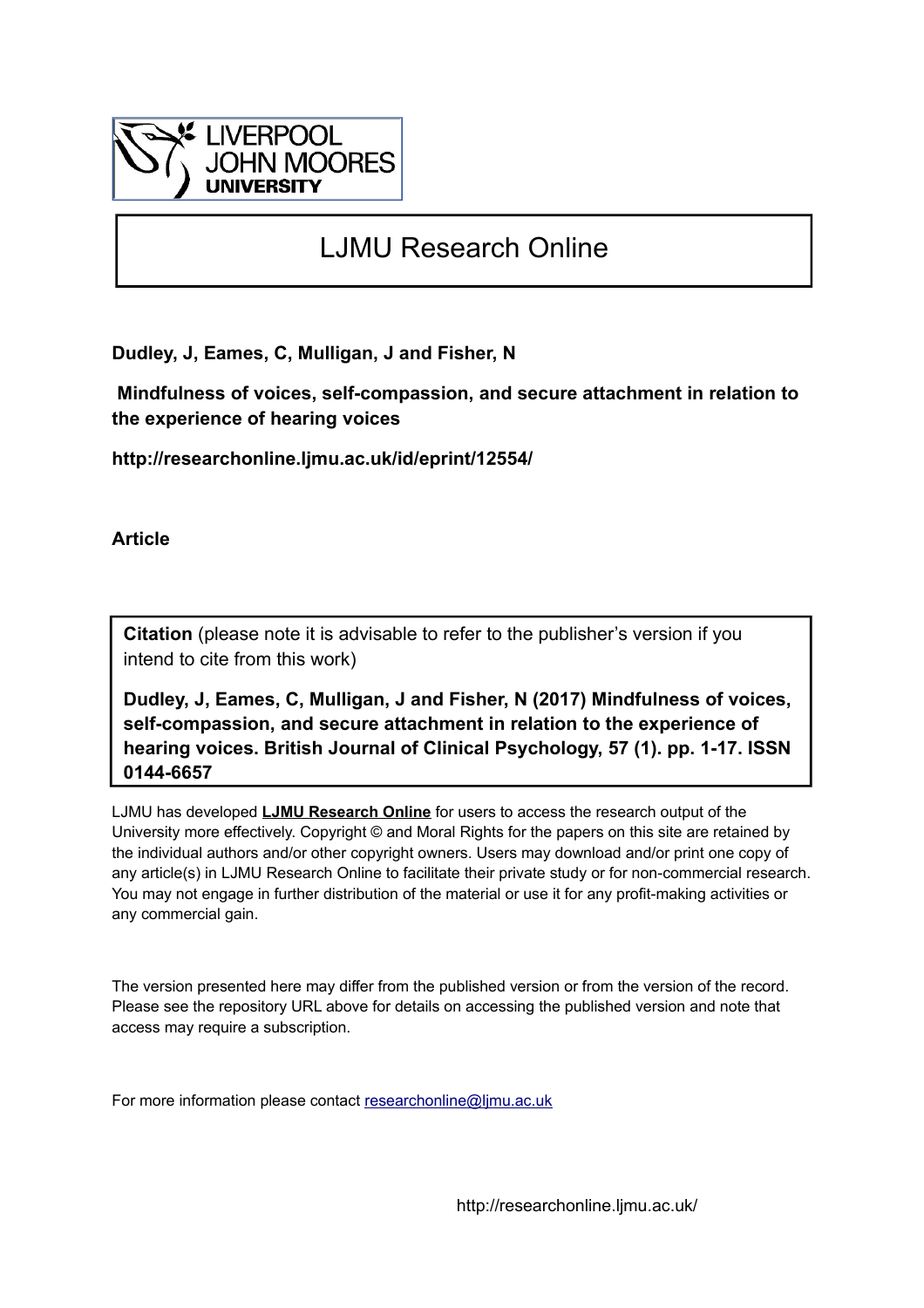

www.wileyonlinelibrary.com

## Mindfulness of voices, self-compassion, and secure attachment in relation to the experience of hearing voices

James Dudley<sup>1†</sup>, Catrin Eames<sup>1</sup>\*®, John Mulligan<sup>2</sup> and Naomi  $F$ isher<sup>3</sup>

Institute of Psychology, Health and Society, University of Liverpool, UK <sup>2</sup>Mersey Care NHS Foundation Trust, Prescot, UK  $^3$ Faculty of Health and Medicine, Lancaster University, Lancashire, UK

Objectives. Developing compassion towards oneself has been linked to improvement in many areas of psychological well-being, including psychosis. Furthermore, developing a non-judgemental, accepting way of relating to voices is associated with lower levels of distress for people who hear voices. These factors have also been associated with secure attachment. This study explores associations between the constructs of mindfulness of voices, self-compassion, and distress from hearing voices and how secure attachment style related to each of these variables.

Design. Cross-sectional online.

**Method.** One hundred and twenty-eight people (73% female;  $M_{\text{age}} = 37.5$ ; 87.5% Caucasian) who currently hear voices completed the Self-Compassion Scale, Southampton Mindfulness of Voices Questionnaire, Relationships Questionnaire, and Hamilton Programme for Schizophrenia Voices Questionnaire.

Results. Results showed that mindfulness of voices mediated the relationship between self-compassion and severity of voices, and self-compassion mediated the relationship between mindfulness of voices and severity of voices. Self-compassion and mindfulness of voices were significantly positively correlated with each other and negatively correlated with distress and severity of voices.

Conclusion. Mindful relation to voices and self-compassion are associated with reduced distress and severity of voices, which supports the proposed potential benefits of mindful relating to voices and self-compassion as therapeutic skills for people experiencing distress by voice hearing.

## Practitioner points

 Greater self-compassion and mindfulness of voices were significantly associated with less distress from voices. These findings support theory underlining compassionate mind training.

\*Correspondence should be addressed to Catrin Eames, Institute of Psychology, Health and Society, University of Liverpool, Whelan Building, Brownlow Hill, Liverpool, UK (email: catrin.eames@liverpool.ac.uk). † Present address: James Dudley, Mersey Care NHS Foundation Trust, Prescot, UK.

1

This is an open access article under the terms of the [Creative Commons Attribution-NonCommercial](http://creativecommons.org/licenses/by-nc/4.0/) License, which permits use, distribution and reproduction in any medium, provided the original work is properly cited and is not used for commercial purposes.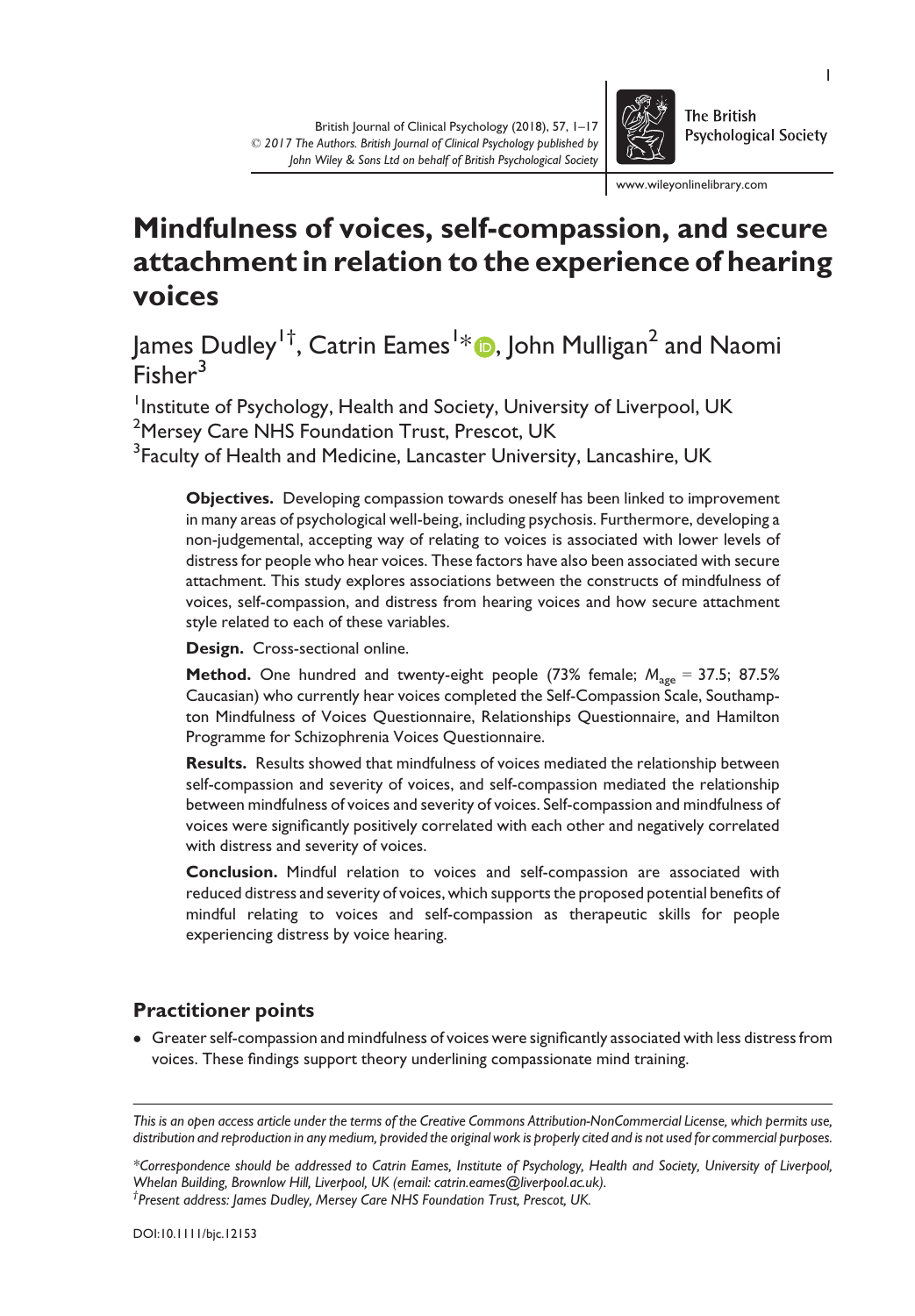- Mindfulness of voices mediated the relationship between self-compassion and distress from voices, indicating a synergistic relationship between the constructs.
- Although the current findings do not give a direction of causation, consideration is given to the potential impact of mindful and compassionate approaches to voices.

Hearing voices others do not hear is a relatively common experience with prevalence ranging between 0.6% and 84% in the general population (Beavan, Read, & Cartwright, 2011) though frequently associated with psychosis (McCarthy-Jones, 2012). The psychological impact varies between individuals: for some, voices can be positive and comforting; for others, dominant and distressing (McCarthy-Jones, 2012). Understanding the reasons why some people experience voices as distressing and others as positive is important to providing support that will reduce distress. Distress, which is characterized by 'threat emotions' such as fear, anxiety, shame, and anger (Freeman & Garety, 2003), can increase the intensity and hostility of voices (Romme, Honig, Noorthorn, & Escher, 1992). Influencing factors include negative content (Beavan & Read, 2010), intrusiveness (Sorrell, Hayward, & Meddings, 2010), beliefs about voices (Birchwood & Chadwick, 1997), and active resistance or confrontation with voices (Singh, Sharan, & Kulhara, 2003; Vaughan & Fowler, 2004). These findings suggest the process by which an individual relates and applies meaning to their voices has a significant role in mediating distress, in line with early theoretical work that posits acceptance of voices is essential to coping (Romme & Escher, 1989).

Relating and responding mindfully to voices is proposed as a way of alleviating distress experienced (Chadwick, Barnbrook, & Newman-Taylor, 2007). Mindfully relating to voices involves accepting and 'decentring' from the experience, that is, experiencing thoughts and emotions as transient mental events rather than as truths, maintaining a nonjudgemental stance and allowing it to pass (Hargus, Crane, Barnhofer, & Williams, 2010). This is in contrast with reacting to unpleasant voices with confrontation, judgement, rumination, or avoidance, which appears to increase distress (Chadwick, Birchwood, & Trower, 1996; Chadwick, Newman-Taylor, & Abba, 2005). Low meta-awareness is characterized by an inability to distinguish the self from the content of negative thoughts and emotions, such that the self is defined by or is synonymous with negative mental phenomenon (Segal, Williams, & Teasdale 2002). Mindfulness practices create the opportunity for individuals to perceive distance between themselves and their thoughts, emotions, and experiences. In this way, one's thoughts are viewed as 'events in the mind rather than necessarily being reflections of reality or accurate self-view' (Feldman, Greeson, & Seville, 2010, p. 1002). When separated from events (internal or otherwise), negative events may be decoupled from the self and become less threatening (Glomb, Duffy, Bono, & Yang, 2011). This adoption of a mindful approach to voices involves changing the relationship an individual has with their voices and increasing metaawareness, rather than preventing the voices from occurring.

Recent developments in mindfulness-based research (Khoury et al., 2013a; Radford et al., 2014) distinguish between two levels of the construct: 'trait' level, an individual's natural disposition to be mindful, and 'state' level, a person's ability to be mindful following experiential mindfulness meditation practice. It is has been shown that those who regularly practice mindfulness meditation show shifts in state mindfulness postmeditation, and increased levels of trait mindfulness over time, which is in turn protective against distress (Khoury et al., 2013a; Kiken, Garland, Bluth, Palsson, & Gaylord, 2015). Cross-sectional surveys examining the associations between trait mindfulness in populations without meditation experience and outcomes of interest are based on the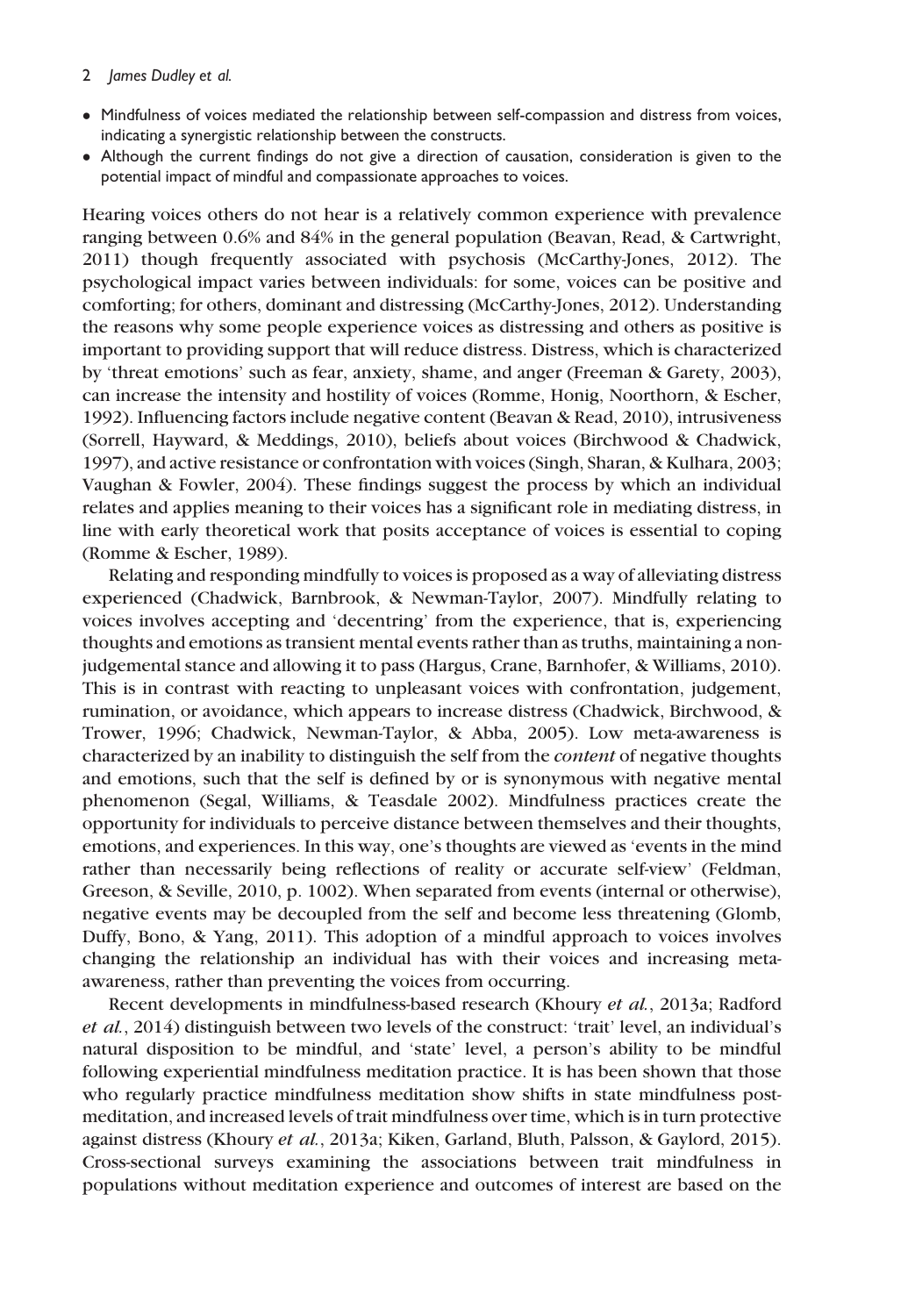premise that all humans have the capacity to be mindful and that there is individual difference in the extent to which people can be described as mindful (Brown & Ryan, 2003; Kabat-Zinn, 2003). Commonality between state and trait mindfulness is argued to rest in the premise that practicing state mindfulness leads to increased trait mindfulness (Chiesa, 2013). In relation to experiencing distress from hearing voices, increased trait mindfulness of voices has been found to be negatively correlated with distress (Chadwick et al., 2007; Newman-Taylor, Harper, & Chadwick, 2009; Strauss, Thomas, & Hayward, 2015; Ubeda-Gómez et al., 2015). In a grounded theory study, participants described being mindful of voices as something that provided freedom from distress (Abba, Chadwick, & Stevenson, 2008).

Distress from voices has also been linked to mechanisms underlying threat regulation. Gilbert (2009) suggests self-compassion plays a role in activating the 'soothing system', a neural system associated with the regulation of threat emotions. Self-compassion is conceptualized as the ability to relate to distressing feelings with kindness, common humanity, and mindful awareness (Depue & Morrone-Strupinsky, 2005; Neff, 2003). Selfcompassion has been shown to be negatively correlated with distress from voices (Mayhew & Gilbert, 2008), and the presence of voices and unusual beliefs (Eicher, Davis, & Lysaker, 2013). These findings are supported in a case study in which development of self-compassion was described as useful in management of distress from critical voices (Kennedy & Ellerby, 2016)

Birchwood et al. (2004) suggest that the way individuals relate interpersonally also influences the way they relate to their voices. Interpersonal relating is theorized to stem from attachment experiences with primary caregivers (Bowlby, 1973). Although definitions of attachment are inconsistent in the literature, it is generally accepted that there is a difference between 'secure' and 'insecure' attachment. Bartholomew and Horowitz (1991) propose a four-category model of attachment style in adulthood. First, secure attachment refers to those with a positive relationship with self and others. Second, fearful-avoidant refers to those who have a negative view of self and fear rejection from others. Third, dismissing-avoidant refers people who are self-reliant and avoid intimacy with others, and finally, preoccupied individuals are reliant on others to bolster their low self-esteem. Studies have shown insecure attachment styles to be related to increased distress from voices (Berry, Wearden, Barrowclough, Oakland, & Bradley, 2011); fearful attachment has also been associated with severity of voices specifically (Ponizovsky, Vitenberg, Baumgarten-Katz, & Grinshpoon, 2013). In contrast, secure attachment has been associated with an increased capacity for mindfulness (Shaver, Lavy, Saron, & Mikulincer, 2007) and self-compassion (Gilbert & Procter, 2006; Wei, Liao, Ku, & Shaffer, 2011). Based on these findings, secure attachment is also considered a potential mediator in the relationships between mindfulness and self-compassion and psychological difficulties, such as voice hearing and/or associated distress. Moreover, secure attachment appears to be highly correlated with self-compassion, though appears to remain a distinct construct. Secure attachment is thought to be formed through experience of compassion from caregivers, therefore may be causally linked to the development of self-compassion as an internal mechanism (Gillath, Shaver, & Mikulincer, 2005).

Self-compassion has been identified as important or relevant in studies that have shown mindfulness helps with depression (Kuyken *et al.*, 2010), perceived stress (Shapiro, Astin, Bishop, & Cordova, 2005), and well-being (Hollis-Walker & Colosimo, 2011). Furthermore, several studies have demonstrated that self-compassion moderates the clinical effect size of mindfulness for psychosis outcomes (Khoury, Lecomte, Gaudiano, & Paquin, 2013b). Mindfulness has also been found to mediate positive clinical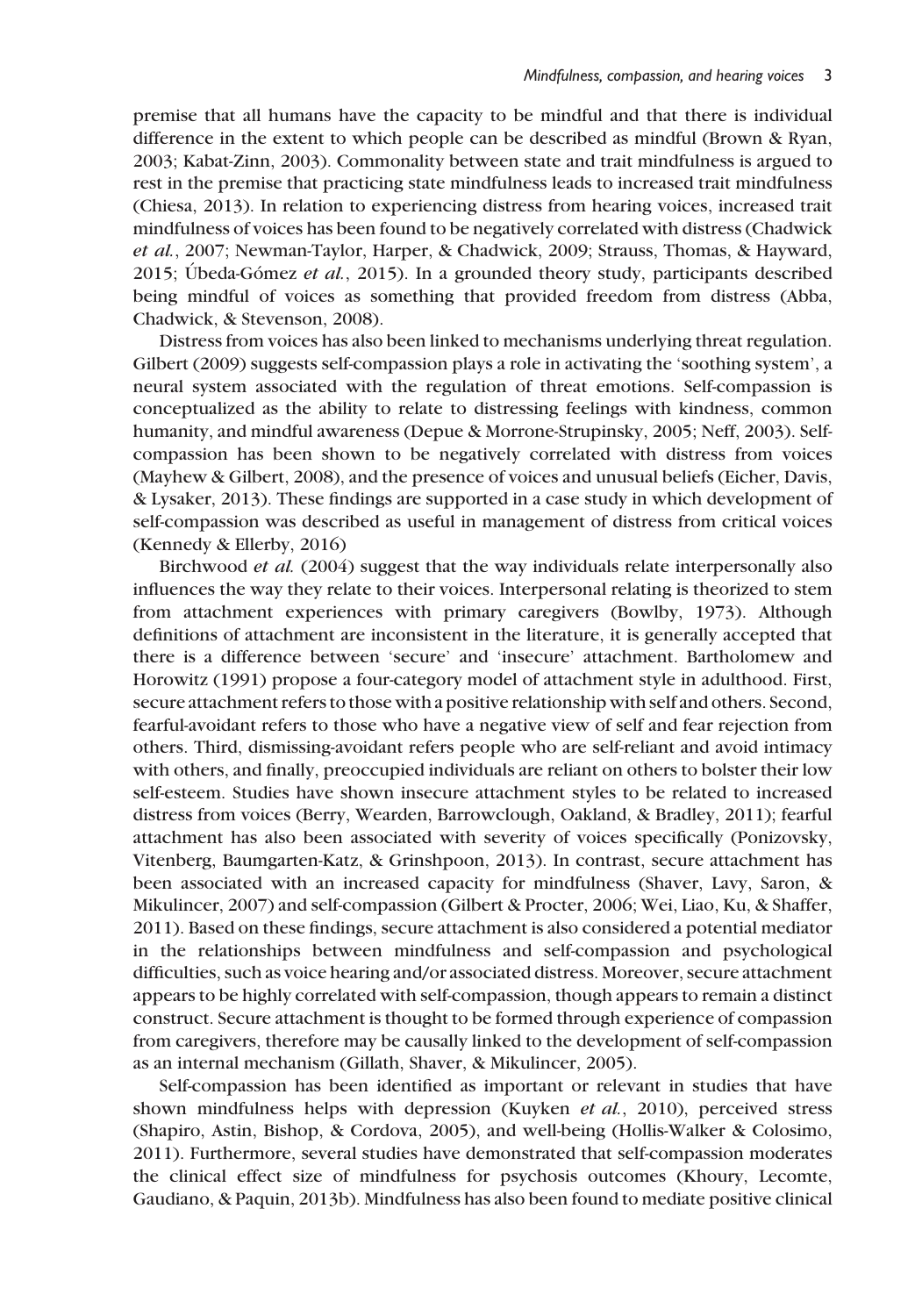outcome in interventions for depression (Kuyken et  $al$ , 2010). These findings show that there is a clear link between mindfulness and self-compassion and outcomes in psychosis although the directionality and interrelation between these constructs have not been closely examined, with both being potential mediators. Furthermore, to date no known studies have investigated self-compassion and mindfulness of voices together in relation to distressing voices.

The primary aim of this study was to explore associations between factors hypothesized to relate to the alleviation of distress associated with hearing voices, in order to provide further insight and evidence for therapeutic approaches. This study investigates the following hypotheses:

- 1. Mindfulness of voices and self-compassion will be negatively correlated with severity of voices.
- 2. Secure attachment will be correlated positively with mindfulness of voices and selfcompassion, and negatively with severity of voices.
- 3. Self-compassion will mediate the relationship between mindfulness of voices and severity of voices.
- 4. Secure attachment will mediate the relationship between mindfulness of voices and severity of voices.
- 5. Mindfulness of voices will mediate the relationship between self-compassion and severity of voices.

## Method

## **Participants**

One hundred and twenty-eight people who currently hear voices and aged 18 years and over completed an online survey. Data from participants not completing the survey were



Figure 1. Flow chart of participants study completion.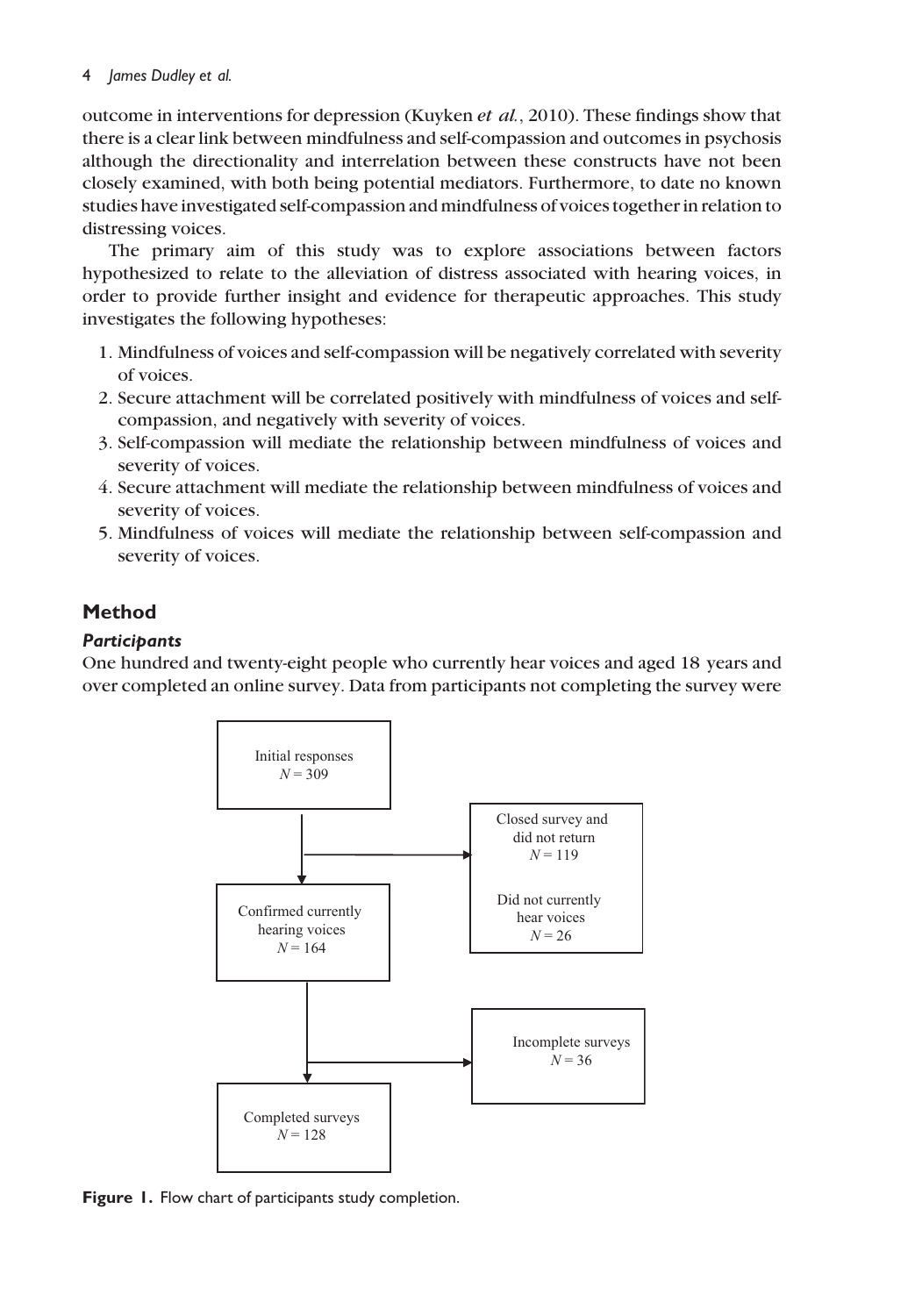|                                        |           | ${\sf N}$       | $\%$            |
|----------------------------------------|-----------|-----------------|-----------------|
| Age (years)                            |           |                 |                 |
| <b>Mean</b>                            | 37.6      |                 |                 |
| Range                                  | $18 - 74$ |                 |                 |
| Gender                                 |           |                 |                 |
| Male                                   |           | $\overline{14}$ | 27              |
| Female                                 |           | 94              | 73              |
| Ethnicity                              |           |                 |                 |
| Caucasian                              |           | 112             | 87.5            |
| Latin/Hispanic                         |           | 3               | 2.3             |
| Middle Eastern                         |           | $\mathsf{I}$    | 0.8             |
| African                                |           | $\mathsf{I}$    | 0.8             |
| South Asian                            |           | $\mathbf{I}$    | 0.8             |
| East Asian                             |           | $\mathsf{I}$    | 0.8             |
| Mixed                                  |           | 4               | 3.1             |
| Other                                  |           | 4               | 3.1             |
| Employment                             |           |                 |                 |
| Full-time                              |           | 27              | 21              |
| Part-time                              |           | $\mathsf{L}$    | 8.6             |
| Self-employed                          |           | 6               | 4.7             |
| Student                                |           | 21              | 16.4            |
| Unable to work                         |           | 38              | 29.7            |
| Out of work and looking                |           | 6               | 4.7             |
| Out of work not looking                |           | 4               | 3.1             |
| Voluntary                              |           | 5               | 3.9             |
| Retired                                |           | 5               | 3.9             |
| Salary                                 |           |                 |                 |
| $<$ £10,000                            |           | 64              | 50              |
| £10,000-£19,999                        |           | 32              | 25              |
| £20,000-£29,000                        |           | 13              | 10.2            |
| $>\tE29,000$                           |           | 17              | 13.3            |
| Diagnosis                              |           |                 |                 |
| Yes                                    |           | 107             | 84              |
| Proportion ICD-10 F20-F29              |           | 56              | 52              |
| No                                     |           | 21              | 16.4            |
| Accessing mental health services       |           |                 |                 |
| Currently                              |           | 81              | 63              |
| Past                                   |           | 116             | 91              |
| Never                                  |           | 12              | 9.4             |
| Medication                             |           |                 |                 |
| Current use                            |           | 81              | 63              |
| Proportion antipsychotics              |           | 63              | 77              |
| Past use                               |           | 34              | 27              |
| Never                                  |           | 13              | $\overline{10}$ |
| Mindfulness-based therapy intervention |           |                 |                 |
| Accessed                               |           | 45              | 35              |
| Not accessed                           |           | 83              | 65              |
|                                        |           |                 |                 |

#### Table 1. Participant demographic data

**Continued**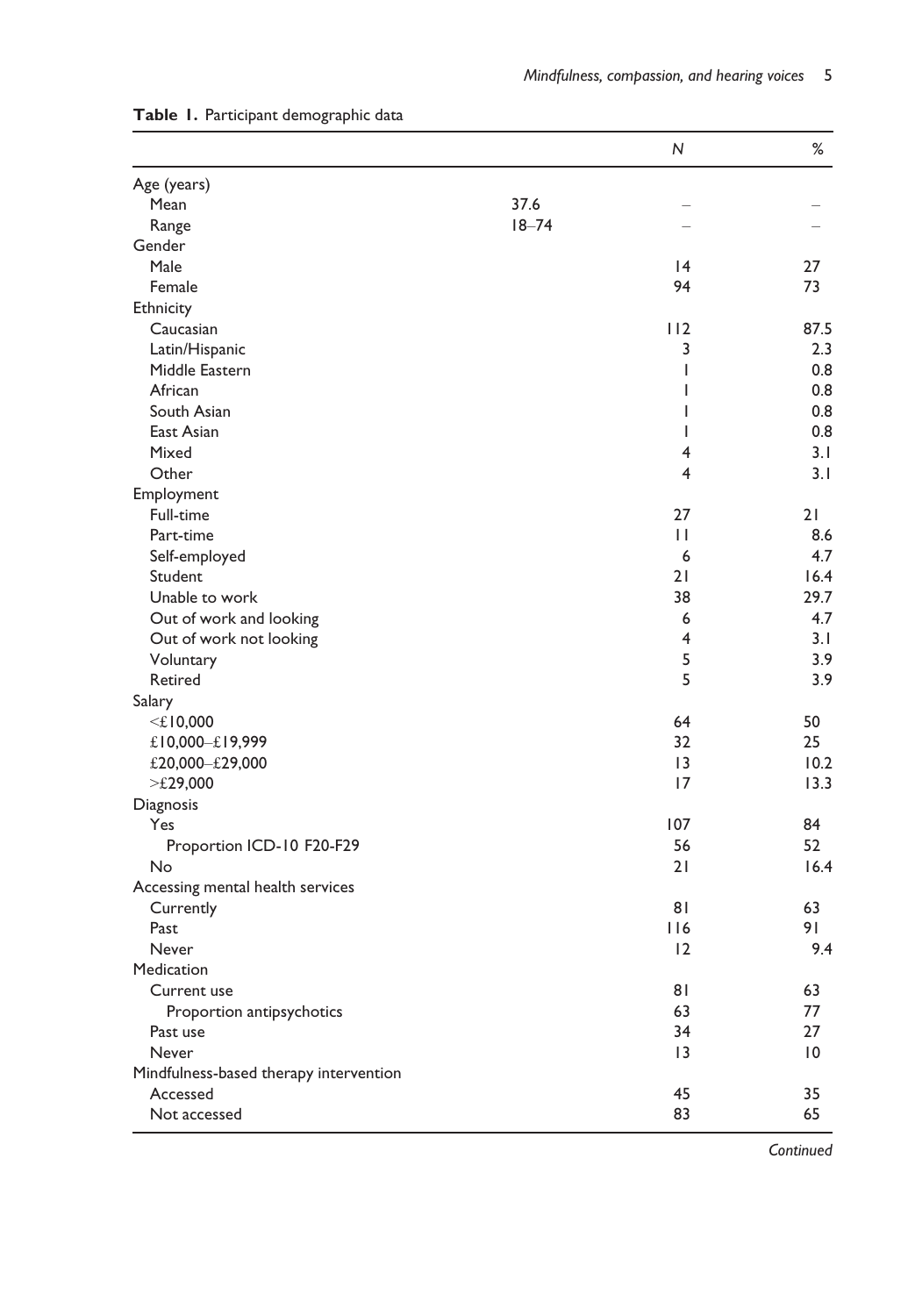|  | Table I. (Continued) |
|--|----------------------|
|--|----------------------|

|                                | N  | ℅  |
|--------------------------------|----|----|
| Mindfulness course             |    |    |
| Accessed                       | 51 | 40 |
| Structured group weekly format | 31 | 24 |
| Short course                   | 10 | 8  |
| Online course                  | 12 | 9  |
| Taster day                     | 8  | 6  |
| Mobile app                     | 6  | 5  |
| Self-help book                 | 23 | 18 |
| Not accessed                   | 77 | 60 |
| Mindfulness practice           |    |    |
| Daily                          | 22 | 17 |
| Weekly                         | 18 | 14 |
| Monthly                        | 6  | 5  |
| Past                           | 34 | 27 |
| Never                          | 48 | 38 |

Note. ICD-10 Codes refer to International Classification of Diseases 10th Revision (World Health Organization, 1992) diagnostic categories: F20-F29 schizophrenia, schizotypal and delusional, and other non-mood psychotic disorders.

not included in the analysis, see Figure 1 for full details. See Table 1 for demographic details of the sample.

#### **Measures**

#### Self-Compassion Scale (SCS; Neff, 2003)

The SCS is a 26-item questionnaire with a five-point Likert scale, rated almost never (1) to almost always (5) giving a maximum total score of 130. Six constructs of self-compassion are measured: self-kindness, self-judgement, common humanity, mindfulness, isolation, and over-identification. Negative constructs are reverse coded, and the total score indicates overall level of self-compassion. The scale has been shown to have good test– retest reliability ( $r = .93$ ) and internal consistency (Cronbach's  $\alpha = .92$ ; Neff, 2003), also maintained in this study (Cronbach's  $\alpha = .94$ ). Total scores were included in the study.

#### Southampton Mindfulness of Voices Questionnaire (SMVQ; Chadwick et al., 2007)

The SMVQ is a 16-item questionnaire with a seven-point Likert scale rated from 'disagree totally' (0) to agree totally (6), giving a maximum total score of 96. The SMVQ measures how mindfully an individual responds to their voices across four constructs: (1) clarity of awareness of the present moment versus being unaware and lost to the voice; (2) allowing attention to maintain with unpleasant sensations versus experiential avoidance; (3) accepting difficult situations and of oneself versus judgement of the situation and self; and (4) letting go versus struggle and rumination. The SMVQ has been found to be a reliable and valid measure (Cronbach's  $\alpha = 0.84$ ; Chadwick *et al.*, 2007) and yielded high internal consistency in this study (Cronbach's  $\alpha$  = .89). Total scores were used in the study.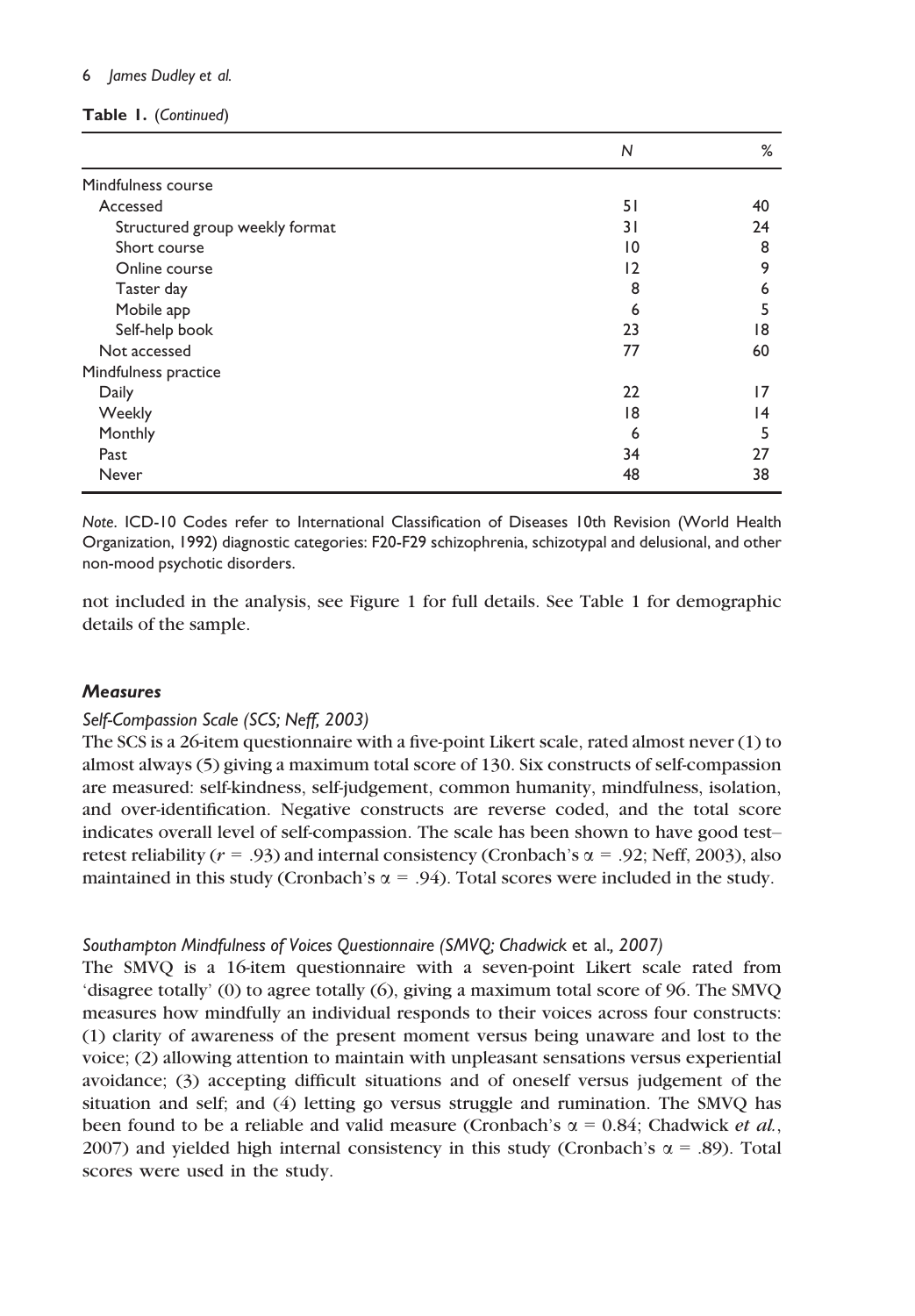## The Hamilton Program for Schizophrenia Voices Questionnaire (HPSVQ; Van Lieshout & Goldberg, 2007)

The HPSVQ is a nine-item questionnaire with a five-point Likert scale rated from 0 to 4, measuring severity of voices. The items measure frequency, negative content, loudness, distress, impact on self-appraisal, clarity, and compliance with commands. The scale has been found to have excellent test–retest reliability ( $r = .84$ ) and internal consistency (Cronbach's  $\alpha$  = .94; Kim *et al.*, 2010), replicated with good internal consistency in this study (Cronbach's  $\alpha$  = .88). The scale yields a total score for severity of scores, this was included in the study alongside an examination of the distress from voices item specifically.

#### The Relationship Questionnaire (RQ; Bartholomew & Horowitz, 1991)

The RQ is a measure of adult attachment comprising of four statements describing different attachment styles: secure, dismissing, preoccupied, and fearful. This is followed by four questions measuring how closely the participant identifies with each statement, providing four continuous measures of attachment style on a seven-point Likert scale rated from disagree strongly (1), neutral/mixed (4) to agree strongly (7). Participants are also asked to select the paragraph which best describes their experience, providing a categorical measure. Internal reliability could not be analysed as each construct contains one item, although past research has found the measure to be reliable and stable over time and when compared to other attachment measures (Scharfe & Bartholomew, 1994). All subscales were used in the study, although the secure attachment scale was of primary interest.

#### Design, sample size and ethics

The study was a Web-based survey with a cross-sectional design. Apriori power analysis using G\*Power 3 (Faul, Erdfelder, Buchner, & Lang, 2009) indicated a sample of at least 127 participants would be required to reach .80 power, based on 12 predictors, with a medium effect size  $(\hat{f}^2 = 0.15)$  in line with Cohen's (1977) guidelines for behavioural sciences. Prior to submission for ethical review, the study design and materials were considered with a hearing voices group and a service user and carer research evaluation group. Changes were made to advertising material, and a research blog was created based on recommendations. The study received ethical approval from the University of Liverpool Non-Invasive Subcommittee (RETH000825, 01/05/15) and followed the British Psychological Society (BPS) code of human research ethics (BPS, 2010) and ethics guidelines for Internet-mediated research (BPS, 2013).

#### Procedure

An online survey was created using Qualtrics (2016) software and distributed online across social media, forums, university announcements, and a research blog. The survey was also advertised via the Hearing Voices Network and Intervoice websites and approved non-NHS UK locations using posters and leaflets. Participants volunteered to take part by responding to the advertisements and were required to read an information sheet and indicate informed consent before completing the study measures. Participants could withdraw by closing the survey at any time. Participants were then debriefed and offered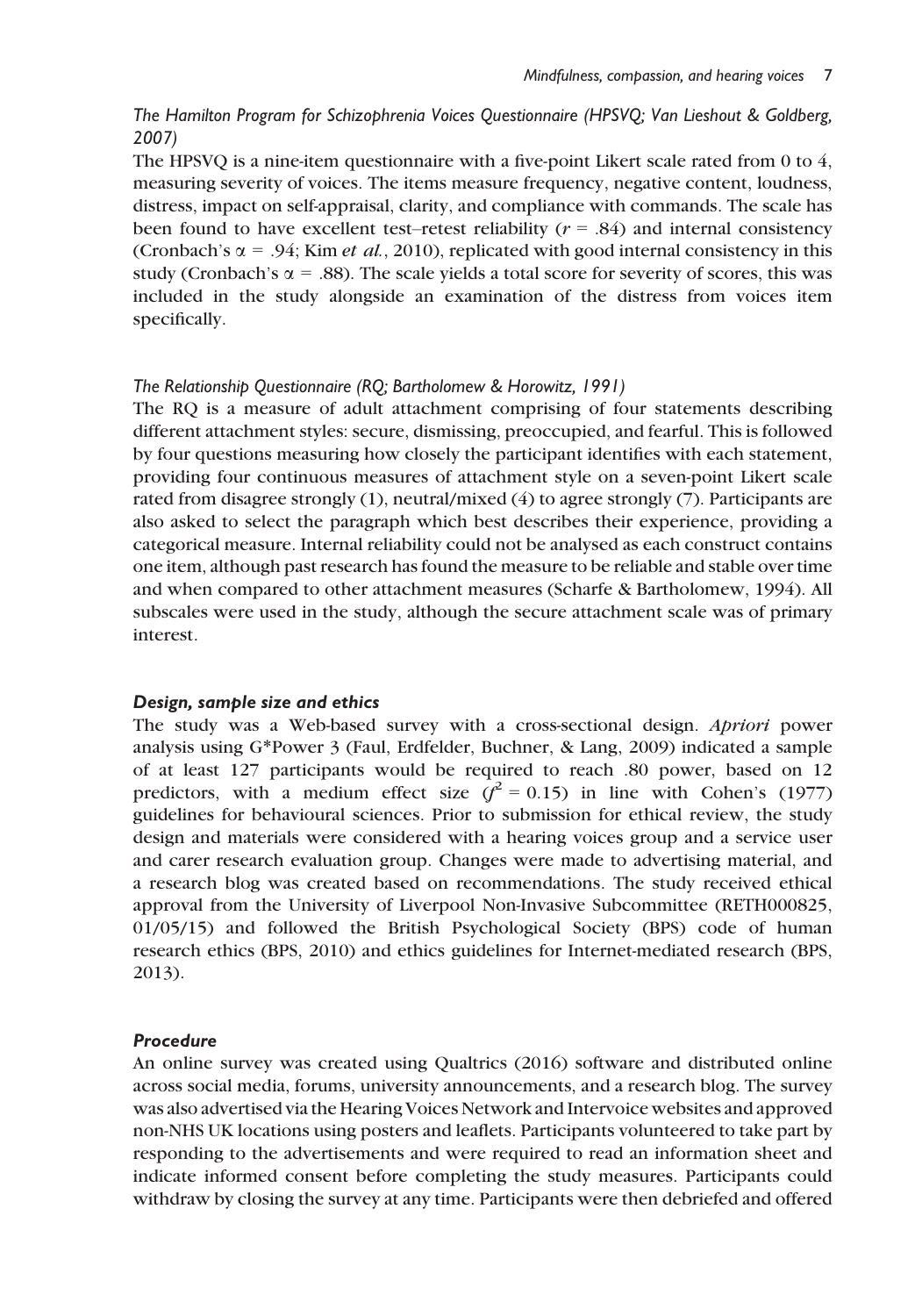the opportunity to enter into a prize draw, of which six participants won a £25 voucher. Signposting information to national and international support charities was presented as part of the debriefing sheet.

#### Data analysis procedure

All analysis was completed using SPSS v23 (IBM, 2015). Data were prepared by removing incomplete data sets, computing reverse-scored measures, subscales, and total scores. String variables and groups were coded appropriately for analysis. Normality assumptions were tested using visual assessment of histograms and Q–Q plots, Kolmogorov–Smirnov, and Levene's tests. HPSVQ total was not normally distributed. Total scores for HPSVQ, SMVQ, and SCS were square-root transformed to be used together in parametric analysis and met assumptions for parametric testing (Field, 2009). All attachment variables and all subscales except SMVQ 'mindful observation' and 'letting go' violated normality assumptions. As transformation and standardizing z-scores did not substantially change distribution, nonparametric tests were used for correlational analyses including these measures.

Correlational analysis was used to test hypotheses one and two. Bonferroni correction was applied to adjust for multiple testing, yielding  $p \le 0.003$ . Mediation analyses were undertaken to test hypotheses three, four, and five. Mediation analysis followed the Hayes (2013) method (model four from the PROCESS macro for SPSS). Bias-corrected and accelerated bootstrap percentile confidence intervals (5,000 resamples) are presented for total and indirect effects. 95% confidence intervals that do not contain zero between upper and lower bounds indicated significant mediation. Regression diagnostics were all within acceptable ranges.

#### Results

Means, standard deviations, and correlational results are reported in Table 2.

|                | Variable                    |         | $\mathcal{L}$ | 3      | 4      | 5       | 6       |        | 8                 |
|----------------|-----------------------------|---------|---------------|--------|--------|---------|---------|--------|-------------------|
| $\mathbf{I}$   | Secure attachment           |         |               |        |        |         |         |        |                   |
| $\overline{2}$ | Fearful attachment          | $-.45*$ |               |        |        |         |         |        |                   |
| 3              | Preoccupied attachment      | $-.14$  | .14           |        |        |         |         |        |                   |
| 4              | Dismissing attachment       | $-.08$  | $-.15$        | $-.13$ |        |         |         |        |                   |
| 5              | Self-compassion total       | $.38*$  | $-.42*$       | $-.26$ | . 13   |         |         |        |                   |
| 6              | Mindfulness of voices total | $-30*$  | $-.27*$       | $-.06$ | .09    | .58*    |         |        |                   |
| 7              | Severity of voices total    | $-.21$  | .21           | .03    | $-.10$ | $-.51*$ | $-73*$  |        |                   |
| 8              | Distress from voices item   | $-.19$  | .24           | .06    | $-.18$ | $-.45*$ | $-.79*$ | $.83*$ |                   |
|                | Mean                        | 3.4     | 4.87          | 3.24   | 4.32   | 2.59    | 44.86   | 21.63  | 2.41              |
|                | SD                          | 2. I    | 1.98          | 1.87   | 0.23   | 0.75    | 17.91   | 8.34   | $\vert .42 \vert$ |

Table 2. Means, standard deviations, and correlational data for all measures and subscales

Note.  $N = 128$ .

 $*pi \times .003$  (alpha adjusted by Bonferroni correction); Italics = Pearson's r, none-italics = Spearman's rho.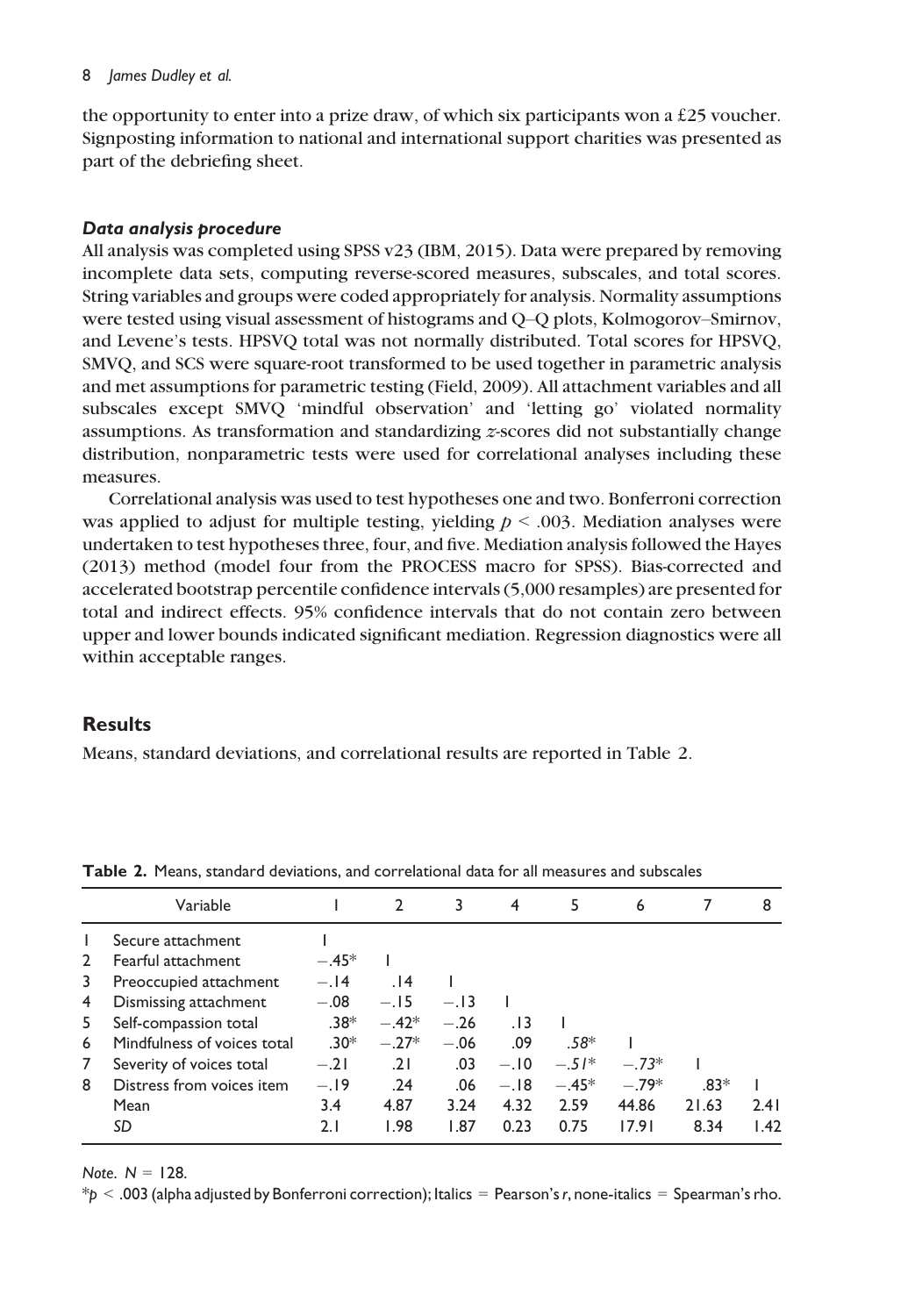#### Correlational analysis

Results supported hypotheses one and two, namely that severity of and distress from voices were negatively associated with mindfulness of voices and self-compassion (see Table 2). Hypothesis two was also supported, with secure attachment positively associated with mindfulness of voices and self-compassion. Partial support was indicated for secure attachment as a negative association with severity of voices, although not significant when applying Bonferroni correction ( $r = -.21$ ,  $p = .02$ ). In contrast, fearful attachment was correlated with mindfulness of voices  $(r = -.27, p = .002)$ , selfcompassion ( $r = -.42$ ,  $p < .001$ ), and severity of voices ( $r = .21$ ,  $p = .02$ ), again the latter was no longer significant when applying Bonferroni correction ( $p < .003$ ). In addition to the hypothesized correlations, significant associations were found between secure attachment and self-compassion ( $r = .38$ ,  $p < .003$ ) and fearful attachment and self-compassion ( $r = -.42$ ,  $p = <.003$ ).

### Mediation analysis

Mediation analysis results are presented in Table 3. Model 1 tests the hypothesis that selfcompassion mediates the relationship between mindfulness of voices and severity of voices (see Figure 2). The total and direct effects of mindfulness of voices and severity of voices were significant (with confidence intervals of LLCI =  $-.64$ , ULCI =  $-.46$  and LLCI =  $-.59$ , ULCI =  $-.37$ , respectively). The hypothesis is supported in that selfcompassion mediates the relationship between mindfulness of voices and severity of voices, as the zero is not within the interval of confidence, only at one end (rather that in the centre of the interval of confidence; LLCI =  $-.14$ , ULCI = .00). Furthermore, paths a and b are significant, which also shows the significance of the indirect effect (see Figure 2). Model 2 tests the hypothesis that secure attachment will mediate the relationship between mindfulness of voices and severity of voices (see Figure 3). Again the total and direct effects of mindfulness on severity of voices were significant (with confidence intervals of LLCI =  $-.64$ , ULCI =  $-.46$  and LLCI =  $-.65$ , ULCI =  $-.45$ , respectively). However, the hypothesis was not supported as secure attachment did not significantly mediate the relationship between mindfulness of voices and severity of voices (LLCI =  $-.02$ , ULCI =  $.05$ ). Finally, Model 3 tests the hypothesis that the relationship between self-compassion and severity of voices would be mediated by mindfulness of voices (see Figure 4). The total and direct effects were significant (with confidence intervals of LLCI =  $-2.95$ , ULCI =  $-1.61$  and LLCI =  $-1.32$ , ULCI =  $-0.02$ , respectively). This mediation hypothesis was supported as mindfulness of voices significantly mediated the relationship between self-compassion and severity of voices  $(LLCI = -2.19, ULCI = -1.10).$ 

## **Discussion**

This study demonstrated that mindfulness of voices, self-compassion, and secure attachment were positively associated with each other and negatively associated with distress/severity of voices. Self-compassion emerged as significantly correlated with lower distress and severity of voices, supporting the limited range of past findings related to hearing voices (Eicher *et al.*, 2013; Mayhew & Gilbert, 2008), and the suggestion that selfcompassion may play a part in self-soothing and regulation of feelings of threat (Gilbert, 2009). However, the findings may also imply that those who are highly distressed by their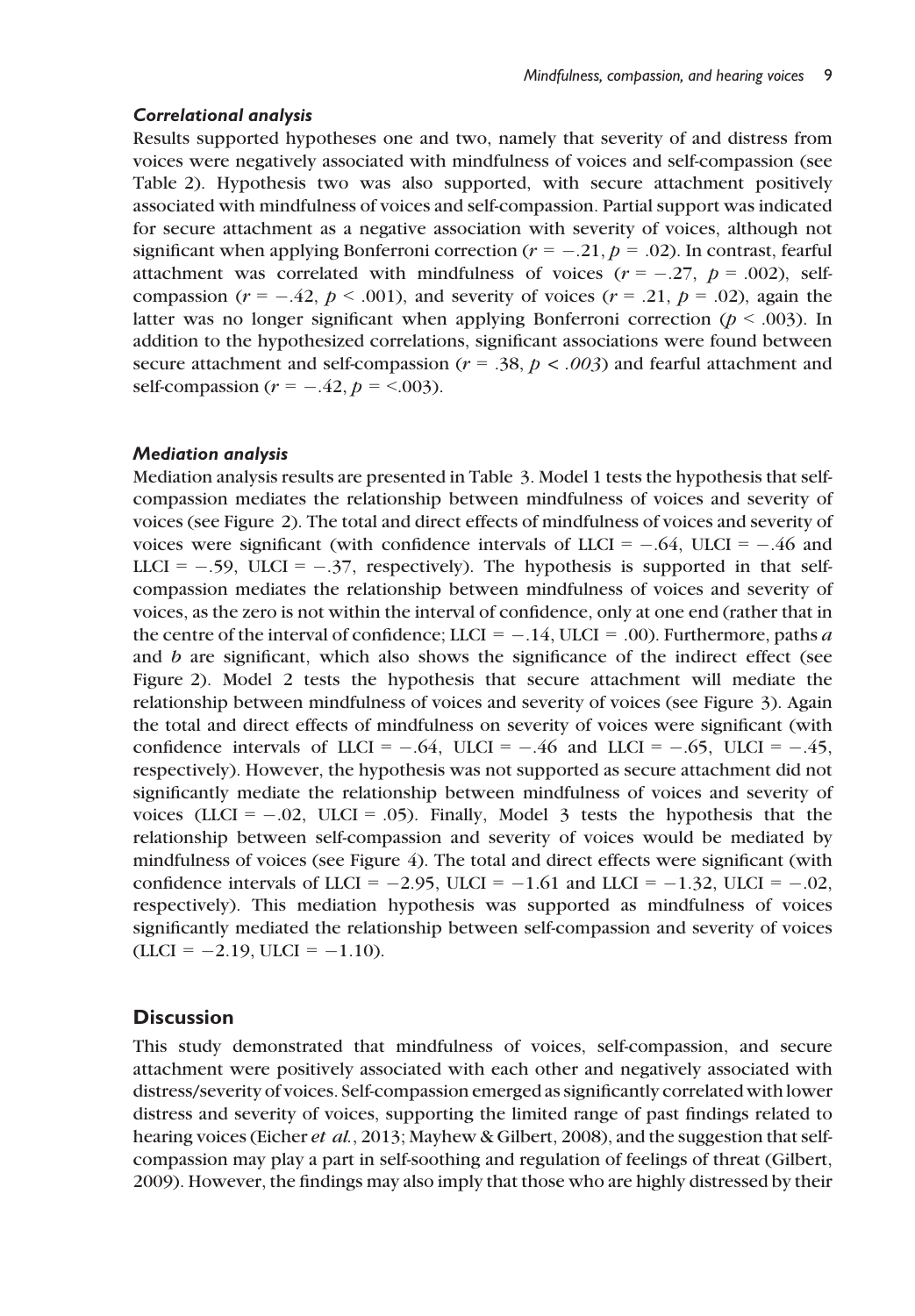| Mediation effect interval of confidence (95%) | <b>LCI to ULCI</b>                    |                                                                                       | $\bar{10}$<br>$-0.14$ to 0.00 |             |                                                                                         | $-0.02$<br>$-0.02$ to $0.05$ |                         |                                                 | 0.09<br>$-2.19$ to $-1.13$  |                                |  |
|-----------------------------------------------|---------------------------------------|---------------------------------------------------------------------------------------|-------------------------------|-------------|-----------------------------------------------------------------------------------------|------------------------------|-------------------------|-------------------------------------------------|-----------------------------|--------------------------------|--|
|                                               |                                       |                                                                                       |                               |             |                                                                                         |                              |                         |                                                 |                             |                                |  |
|                                               | Effect (boot SE)                      |                                                                                       | $-0.06(0.04)$                 |             |                                                                                         | 0.01 (0.02)                  |                         |                                                 | $-1.61(0.27)$               |                                |  |
|                                               | Sobel test                            |                                                                                       | $Z = -1.97$                   | \$649*      |                                                                                         | $Z = -3.24$                  | <b>※100</b>             |                                                 | $Z = -5.74$                 | $\frac{*}{2}$                  |  |
| Path c'                                       | Direct effect                         |                                                                                       | $-0.55(0.46)$ $-0.48(0.56)$   | $*$<br>00.> |                                                                                         | $-0.56(0.05)$                | <b>薬</b><br>○○○○○○      |                                                 | $-2.28(0.34)$ $-0.67(0.33)$ | $\overline{4}$                 |  |
| Path c                                        | $(x+Y)$                               |                                                                                       |                               | $5.001$ **  |                                                                                         | 0.04(0.34)                   | ∛<br>√00.               | mindfulness of voices; $Y =$ severity of voices |                             | $\frac{1}{2}$<br>$\frac{1}{2}$ |  |
| Path b                                        | $(\mathsf{N} \rightarrow \mathsf{N})$ | Model I: $X =$ mindfulness of voices; $M =$ self-compassion; $Y =$ severity of voices | $-0.67(0.33)$                 | ж¥          | Model 2: $X =$ mindfulness of voices; $M =$ secure attachment; $Y =$ severity of voices | 0.02(0.03)                   |                         |                                                 | $-0.48(0.06)$               | $\frac{*}{9}$                  |  |
| Path a                                        | $(X \rightarrow M)$                   |                                                                                       | $0.10(0.01)$<br><.001**       |             |                                                                                         |                              | $0.47(0.13)$<br><.001** | Model 3: $X = self-compassion; M =$             | 3.33 (0.43)                 | $\frac{1}{2}$<br>$\frac{1}{2}$ |  |
|                                               |                                       |                                                                                       | b(SE)                         | p-values    |                                                                                         | b(SE)                        | p-values                |                                                 | b(SE)                       | p-values                       |  |

Table 3. Mediation analysis results

Table 3. Mediation analysis results

| יים ויום דייר<br>$\ell =$ outcome variable; $M =$ mediator varia- |  |
|-------------------------------------------------------------------|--|
|                                                                   |  |
|                                                                   |  |
| $\therefore$ $X =$ predictor variable; $Y$                        |  |
|                                                                   |  |
|                                                                   |  |
|                                                                   |  |
|                                                                   |  |
|                                                                   |  |
|                                                                   |  |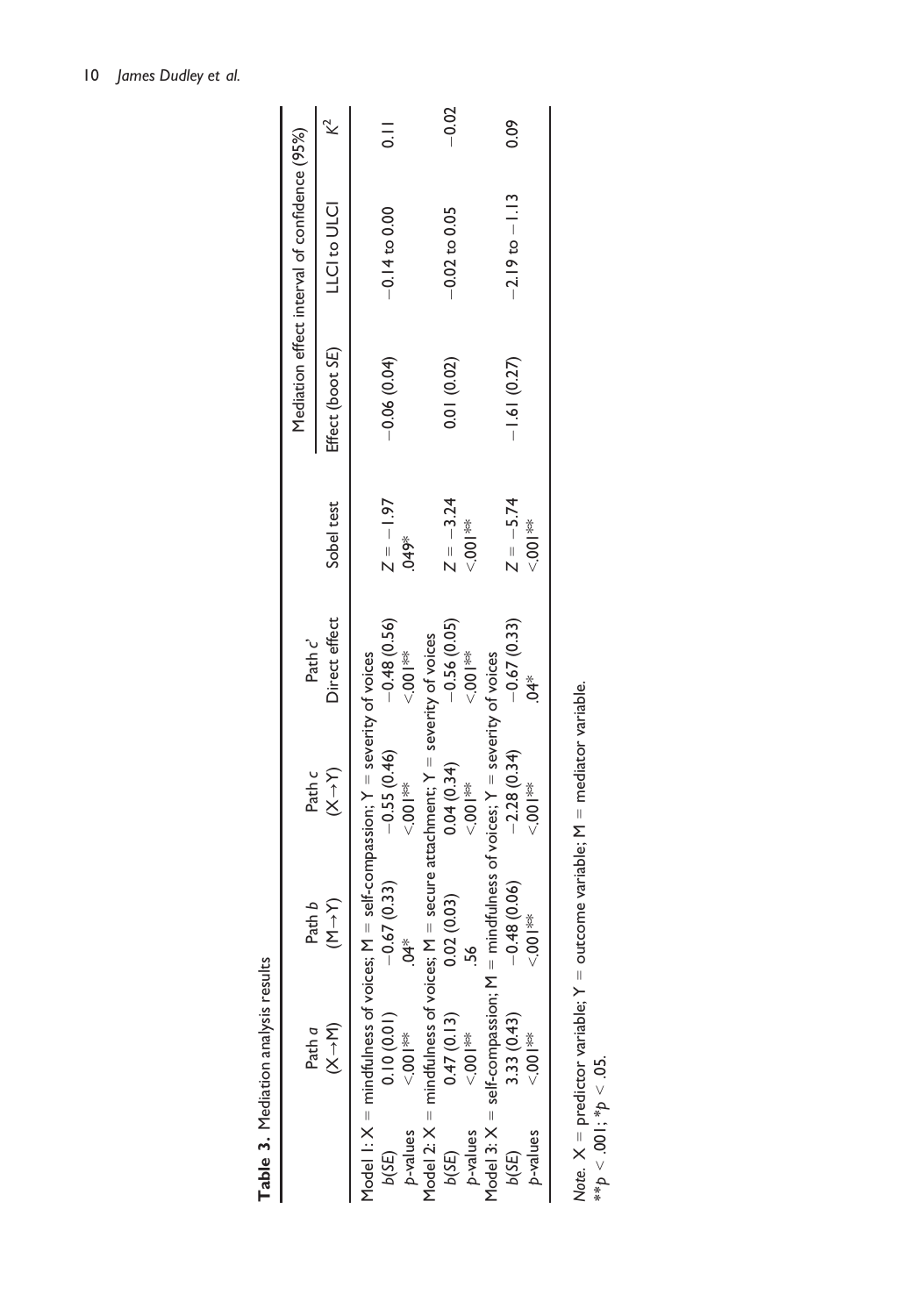

Figure 2. Regression coefficients for the relationship between mindfulness of voices and severity of voices as mediated by self-compassion.  $\mathbf{p}$  < .05,  $\mathbf{p}$  < .001.



Figure 3. Regression coefficients for the relationship between mindfulness of voices and severity of voices as mediated by secure attachment. \*\*p < .001.



Figure 4. Regression coefficients for the relationship between self-compassion and severity of voices as mediated by mindfulness of voices.  $* p < .05$ ,  $* p < .001$ .

voices are not as able to access feelings of self-compassion. This interpretation is aligned with the theoretical underpinnings of compassion as a psychological construct that suggest people in a state of threat or who feel unsafe are unlikely to access the 'soothing system' as it is of evolutionary disadvantage leaving people feeling vulnerable to attack and less likely to report feelings of self-compassion (Gilbert, 2009).

Mindfulness of voices was shown to be most strongly associated with lower distress and severity of voices, replicating past research (Chadwick et  $al$ , 2007; Úbeda-Gómez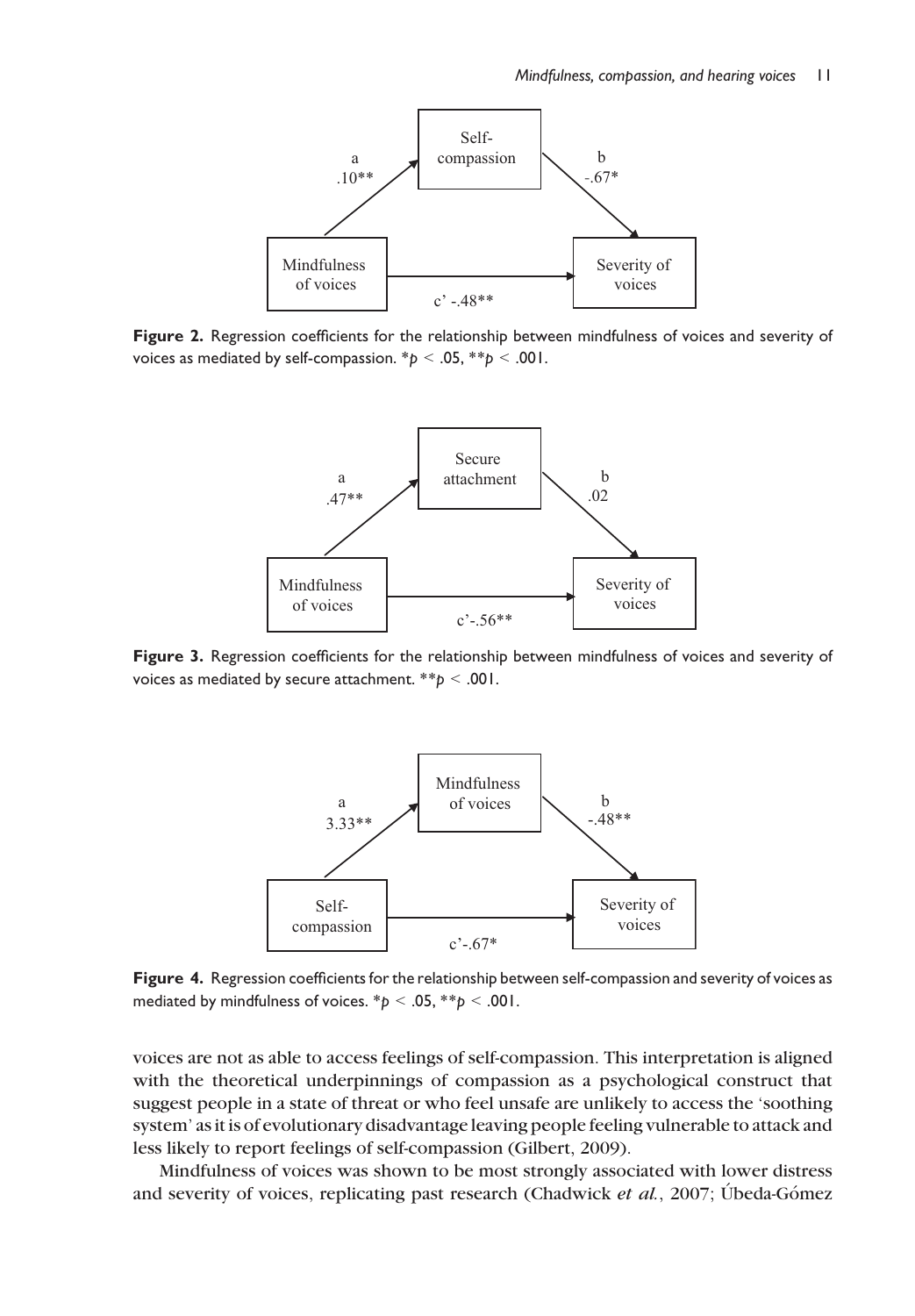et al., 2015). These results suggest that trait mindfulness may have a role in reduced distress from voices as noted in a recent systematic review (Strauss *et al.*, 2015). Furthermore, the findings support the notion that trait mindfulness may be a protective factor against distressing cognitions or experiences (Khoury *et al.*, 2013a; Radford *et al.*, 2014). However, the findings may also mean that those with highly intrusive and distressing voices have difficulties focusing on the present moment and maintaining a nonjudgemental stance towards their experiences. Future studies would benefit from further investigating direction of causality.

Self-compassion mediated the relationship between mindfulness of voices and distress/severity of voices, in line with past findings investigating other areas of mental health (Hollis-Walker & Colosimo, 2011; Shapiro et al., 2005). Moreover, mindfulness of voices significantly mediated the relationship between self-compassion and distress/severity of voices, supporting our hypothesis and past findings indicating mindfulness as a mediator of positive clinical outcomes (Kuyken  $et al$ , 2010; Strauss, 2014).

Higher secure attachment scores correlated with increased self-compassion and mindfulness of voices and reduced with severity and distress from voices, although the latter finding became non-significant following Bonferroni correction. These findings support past literature suggesting those with secure attachment have more capacity for self-compassion (Gilbert & Procter, 2006; Wei et al., 2011) and mindfulness (Shaver et al., 2007). However, hypothesis four was not supported as secure attachment did not mediate the relationship between mindfulness and severity/distress from voices. In addition to the hypothesized findings, it was found that fearful attachment was the only insecure attachment style significantly associated with lower self-compassion. Gilbert, McEwan, Matos, and Rivis (2011) suggest that 'fears of compassion' are crucial to resolve in order to experience self-compassion and that those from 'low affection or abusive backgrounds' are more likely to have fears of self-compassion. Given those with fearful attachment styles are likely to have experienced highly aversive or abusive attachment relationships, it may be that they are more predisposed to be more fearful of compassion, including self-compassion. No significant association was found between insecure attachment styles and severity/distress from voices, and the reasons for this are unclear and warrant further research.

Finally, the authors consciously decided against setting diagnosis of a schizophrenia or psychosis-related disorder as an inclusion criterion in the present study; only 52% of participants self-reported having received a diagnosis of schizophrenia or other psychosis-related diagnoses. This trend in our participant sample supports prevalence studies reporting hearing voices as a relatively common experience (Beavan, et al., 2011), and we suggest future research on voice hearing may improve generalizability of findings by including those who do not have a psychosis-related diagnosis.

#### Limitations

Several limitations should be noted: firstly, the inability to infer the direction of causation due to the cross-sectional design, and secondly, the small number of measures completed, which, although intended to reduce participant burden, limited the number of potential confounds measured. Furthermore, although the attachment measure chosen is widely used in research, it is not as comprehensive as interview-based measures. It should also be noted that the sample was also biased towards female Caucasians with access to the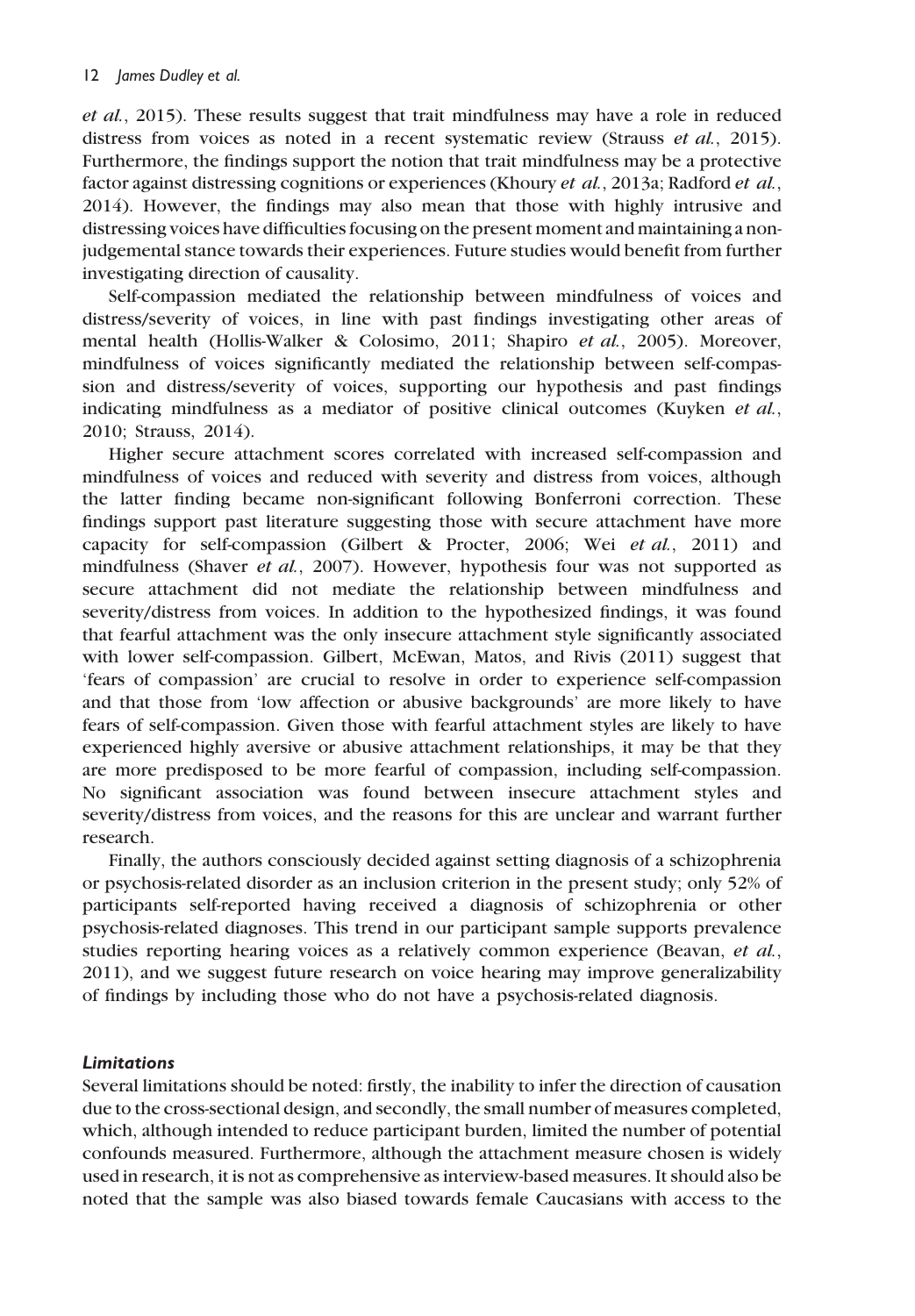Internet, which may hinder generalizability. Future research may benefit from recruiting participants from a broader range of ethnic backgrounds to explore potential differences, particularly between Eastern and Western cultures. Furthermore, collecting data on participant nationality may aid in distinguishing cultural difference. Of interest, demographics showed large proportions of people with experience of practising mindfulness, which may indicate that people have access, or are aware of mindfulness as a therapeutic tool for mental health difficulties. Finally, it is important to consider that as no self-report measures of distress from voices currently exist (Thomas, 2014), total severity score from the HPSVQ (Van Lieshout & Goldberg, 2007) was used as analogous to distress from voices in regression and mediation analysis. Although distress was highly correlated with severity, there may be differences between the constructs that impact on interpretation of the findings in this study. Longitudinal research would be useful to assess whether the relationships observed here are maintained over time. Moreover, development of a validated self-report measure specific to distress from voices would provide a more consistent construct.

#### Clinical implications

Although the study design was cross-sectional, the findings provide support for the emerging evidence base of mindfulness-based and compassion-focused therapies for people who are distressed by their voices (Chadwick, Hughes, Russell, Russell, & Dagnan, 2009; Chadwick et al., 2016; Eicher et al., 2013; Mayhew & Gilbert, 2008) as well as some insight into the mechanisms involved. The findings support theory underpinning compassionate mind training (CMT; Gilbert & Procter, 2006). Secure attachment is associated with positive experiences with primary caregivers, fostering development of the mammalian caregiving system and feelings of security, safety, warmth, and soothing, attributes which tend to continue into adulthood (Gillath et al., 2005). Those with this attachment style are therefore likely to have higher pre-existing levels of trait self-compassion (Gilbert & Procter, 2006). CMT assumes that these attributes can be developed by practising skills such as mindful attention and self-compassion (Gilbert, 2009), regardless of early experiences. Interventions may be made more effective by helping clients develop the ability to switch their attention from the distressing voice to present moment awareness, in conjunction with responding to themselves and/or their voices with compassion. From our mediation findings, it appears that developing these skills simultaneously would potentiate the overall outcome. These are core tenets of compassion-focused therapy (CFT; Gilbert, 2009) and person-based cognitive therapy (Chadwick et al., 2005, 2016); therefore, these approaches may be particularly useful for people distressed by voices.

The implications of the present study may also support the emerging 'compassion for voices' approach. Kennedy and Ellerby (2016) discuss integration of CFT with the voice dialogue approach utilized by the hearing voices movement (Corstens, Escher, & Romme, 2008). Given self-compassion (in particular an absence of aversion) significantly predicted lower distress/severity of voices, accepting and engaging with voices in a compassionate manner may be a useful direction for future research and therapeutic practice to explore.

#### Conclusion

The findings of the present study demonstrate strong associations between selfcompassion, mindfulness of voices, secure attachment and lower levels of distress and voices severity, as well as mediating relationships, highlighting synergy between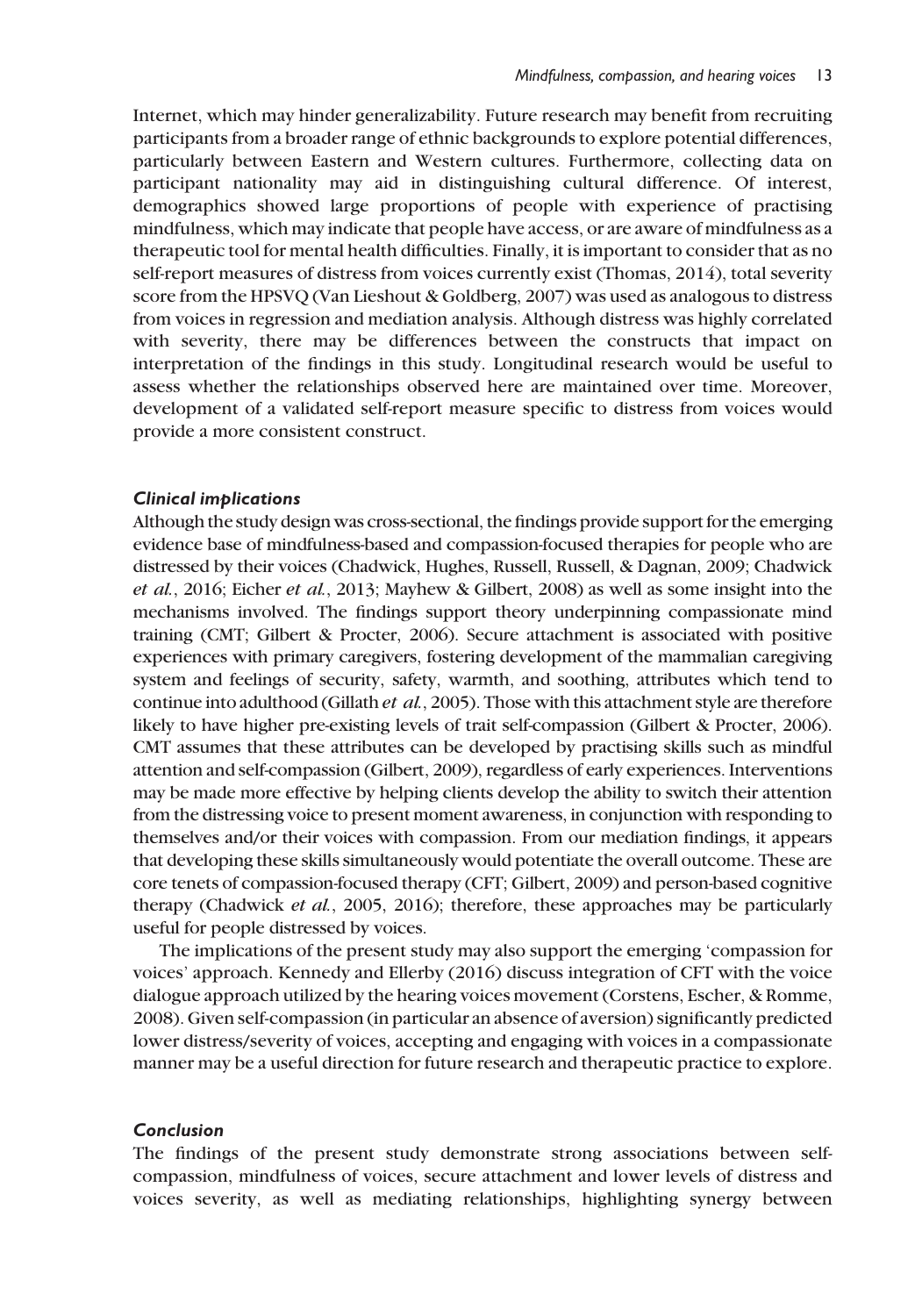mindfulness and self-compassion. Results suggest that developing self-compassion and mindful relating to voices may be a useful therapeutic method for people distressed by their voices.

## **References**

- Abba, N., Chadwick, P., & Stevenson, C. (2008). Responding mindfully to distressing psychosis: A grounded theory analysis. Psychotherapy Research, 18(1), 77–87. [https://doi.org/10.1080/](https://doi.org/10.1080/10503300701367992) [10503300701367992](https://doi.org/10.1080/10503300701367992)
- Bartholomew, K., & Horowitz, L. M. (1991). Attachment styles among young adults: A test of a fourcategory model. Journal of Personality and Social Psychology, 61, 226–244. [https://doi.org/](https://doi.org/10.1037/0022-3514.61.2.226) [10.1037/0022-3514.61.2.226](https://doi.org/10.1037/0022-3514.61.2.226)
- Beavan, V., & Read, J. (2010). Hearing voices and listening to what they say: The importance of voice content in understanding and working with distressing voices. The Journal of Nervous and Mental Disease, 198, 201–205.<https://doi.org/10.1097/nmd.0b013e3181d14612>
- Beavan, V., Read, J., & Cartwright, C. (2011). The prevalence of voice-hearers in the general population: A literature review. Journal of Mental Health, 20, 281–292. [https://doi.org/10.](https://doi.org/10.3109/09638237.2011.562262) [3109/09638237.2011.562262](https://doi.org/10.3109/09638237.2011.562262)
- Berry, K., Wearden, A., Barrowclough, C., Oakland, L., & Bradley, J. (2011). An investigation of adult attachment and the nature of relationships with voices. British Journal of Clinical Psychology, 51, 280–291.<https://doi.org/10.1111/j.2044-8260.2011.02027.x>
- Birchwood, M., & Chadwick, P. (1997). The omnipotence of voices: Testing the validity of a cognitive model. Psychological Medicine,27, 1345–1353. [https://doi.org/10.1017/s003329179](https://doi.org/10.1017/s0033291797005552) [7005552](https://doi.org/10.1017/s0033291797005552)
- Birchwood, M., Gilbert, P., Gilbert, J., Trower, P., Meaden, A., Hay, J., ... Miles, J. N. (2004). Interpersonal and role-related schema influence the relationship with the dominant 'voice' in schizophrenia: A comparison of three models. Psychological Medicine, 34, 1571–1580. <https://doi.org/10.1017/s0033291704002636>
- Bowlby, J. (1973). Attachment and loss: Separation (Vol. 2). New York, NY: Basic Books.
- British Psychological Society (2010). Code of human research ethics. INF180/04.2011. Leicester, UK: Author.
- British Psychological Society (2013). Ethics guidelines for internet-mediated research. INF206/ 1.2013. Leicester, UK: Author.
- Brown, K. W., & Ryan, R. M. (2003). The benefits of being present: Mindfulness and its role in psychological well-being. Journal of Personality and Social Psychology, 84, 822. [https://doi.](https://doi.org/10.1037/0022-3514.84.4.822) [org/10.1037/0022-3514.84.4.822](https://doi.org/10.1037/0022-3514.84.4.822)
- Chadwick, P., Barnbrook, E., & Newman-Taylor, K. (2007). Responding mindfully to distressing voices: Links with meaning, affect and relationship with voice. Journal of the Norwegian Psychological Association, 44, 581–587.<https://doi.org/10.1080/10503300701367992>
- Chadwick, P., Birchwood, M. J., & Trower, P. (1996). Cognitive therapy for delusions, voices and paranoia. Chichester, UK: Wiley.
- Chadwick, P., Hughes, S., Russell, D., Russell, I., & Dagnan, D. (2009). Mindfulness groups for distressing voices and paranoia: A replication and randomized feasibility trial. Behavioural and Cognitive Psychotherapy, 37, 403–412.<https://doi.org/10.1017/s1352465809990166>
- Chadwick, P., Newman-Taylor, K., & Abba, N. (2005). Mindfulness groups for people with psychosis. Behavioural and Cognitive Psychotherapy, 33, 351–359. [https://doi.org/10.1017/](https://doi.org/10.1017/s1352465805002158) [s1352465805002158](https://doi.org/10.1017/s1352465805002158)
- Chadwick, P., Strauss, C., Jones, A., Kingdon, D., Ellett, L., Dannahy, L., & Hayward, M. (2016). Group mindfulness-based intervention for distressing voices: A pragmatic randomised controlled trial. Schizophrenia Research, 175, 168–173. [https://doi.org/10.1016/j.schres.](https://doi.org/10.1016/j.schres.2016.04.001) [2016.04.001](https://doi.org/10.1016/j.schres.2016.04.001)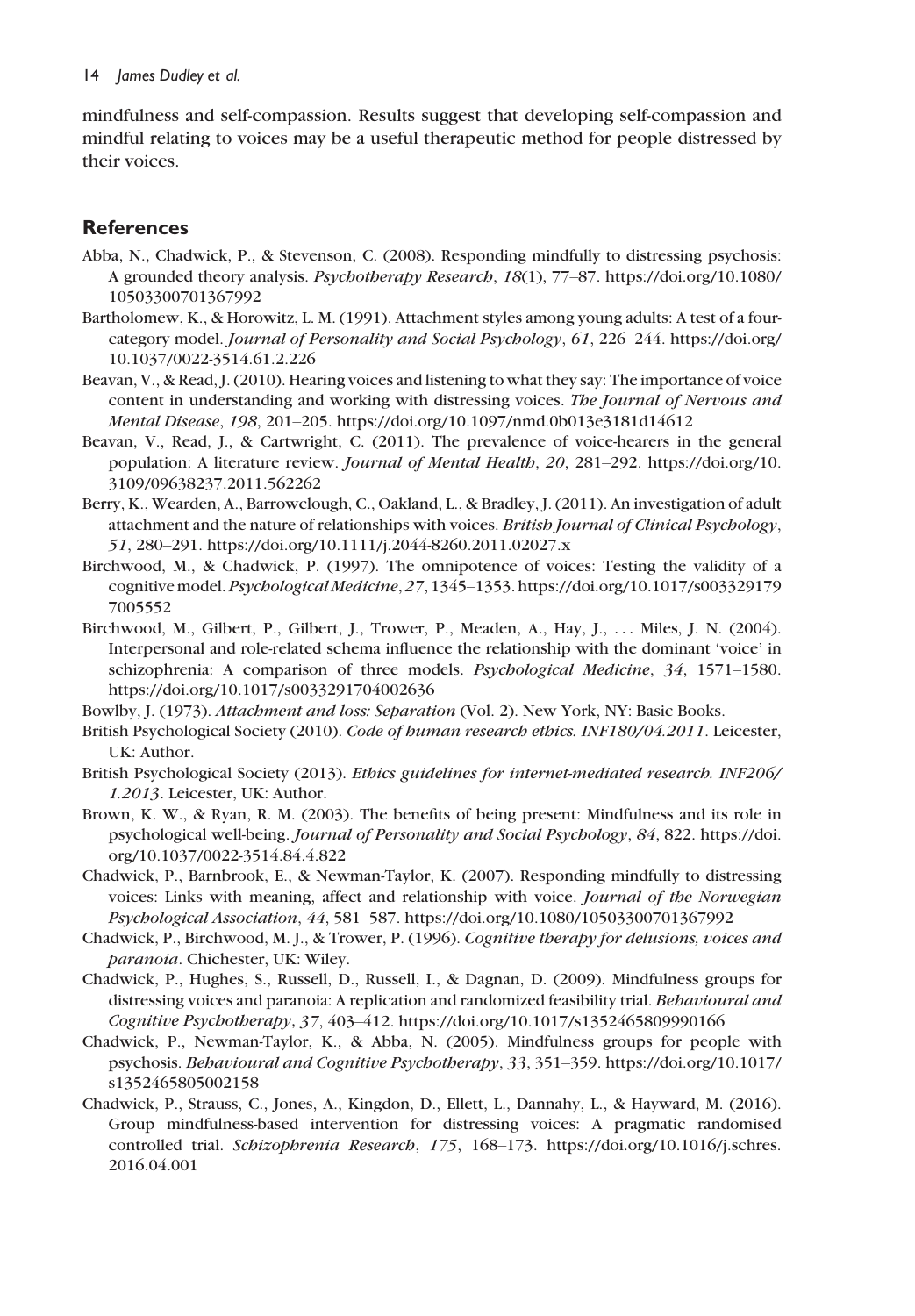- Chiesa, A. (2013). The difficulty of defining mindfulness: current thought and critical issues. Mindfulness, 4, 255–268.<https://doi.org/10.1007/s12671-012-0123-4>
- Cohen, J. (1977). Statistical power analysis for the behavioral sciences. Hillsdale, NJ: Lawrence. <https://doi.org/10.1016/b978-0-12-179060-8.50016-5>
- Corstens, D., Escher, S., & Romme, M. (2008). Accepting and working with voices: The Maastricht approach. In A. Moskowitz, I. Schafer & M. J. Dorahy (Eds.), Psychosis, trauma and dissociation: Emerging perspectives on severe psychopathology (pp. 319–331). Oxford, UK: Wiley-Blackwell.
- Depue, R. A., & Morrone-Strupinsky, J. V. (2005). A neurobehavioral model of affiliative bonding. Behavioral and Brain Sciences, 28, 313–395.<https://doi.org/10.1017/s0140525x05000063>
- Eicher, A. C., Davis, L. W., & Lysaker, P. H. (2013). Self compassion: A novel link with symptoms in schizophrenia? Journal of Nervous and Mental Disorders, 201, 389–393. [https://doi.org/10.](https://doi.org/10.1097/nmd.0b013e31828e10fa) [1097/nmd.0b013e31828e10fa](https://doi.org/10.1097/nmd.0b013e31828e10fa)
- Faul, F., Erdfelder, E., Buchner, A., & Lang, A. G. (2009). Statistical power analyses using G\*Power 3.1: Tests for correlation and regression analyses. Behavior Research Methods, 41, 1149-1160. <https://doi.org/10.3758/brm.41.4.1149>
- Feldman, G., Greeson, J., & Seville, J. (2010). Differential effects of mindful breathing, progressive muscle relaxation and loving kindness meditation on decentering and negative reactions to repetitive thoughts. Behaviour Research and Therapy, 48, 1002–1011. [https://doi.org/10.](https://doi.org/10.1016/j.brat.2010.06.006) [1016/j.brat.2010.06.006](https://doi.org/10.1016/j.brat.2010.06.006)
- Field, A. (2009). Discovering statistics using SPSS (3rd ed.). London, UK: SAGE. [https://doi.org/10.](https://doi.org/10.1111/j.1365-2648.2007.04270_1.x) [1111/j.1365-2648.2007.04270\\_1.x](https://doi.org/10.1111/j.1365-2648.2007.04270_1.x)
- Freeman, D., & Garety, P. A. (2003). Connecting neurosis and psychosis: The direct influence of emotion on delusions and hallucinations. Behaviour Research and Therapy, 41, 923–947. [https://doi.org/10.1016/s0005-7967\(02\)00104-3](https://doi.org/10.1016/s0005-7967(02)00104-3)
- Gilbert, P. (2009). Introducing compassion-focused therapy. Advances in Psychiatric Treatment, 15, 199–208.<https://doi.org/0.1192/apt.bp.107.005264>
- Gilbert, P., McEwan, K., Matos, M., & Rivis, A. (2011). Fears of compassion: Development of three self-report measures. Psychology and Psychotherapy: Theory, Research and Practice, 84, 239– 255.<https://doi.org/10.1348/147608310X526511>
- Gilbert, P., & Procter, S. (2006). Compassionate mind training for people with high shame and selfcriticism: Overview and pilot study of a group therapy approach. Clinical Psychology and Psychotherapy, 13, 353–379.<https://doi.org/10.1002/cpp.507>
- Gillath, O., Shaver, P., & Mikulincer, M. (2005). An attachment-theoretical approach to compassion and altruism. In P. Gilbert (Ed.), Compassion: Conceptualisations, research and use in psychotherapy (pp. 121–147). London, UK: Routledge.
- Glomb, T. M., Duffy, M. K., Bono, J. E., & Yang, T. (2011). Mindfulness at work. In A. Joshi, H. Liao & J. J. Martocchio (Ed.), Research in personnel and human resources management (Research in personnel and human resources management, volume 30) (pp. 115–157). Bingley: Emerald Group Publishing Limited.
- Hayes, A. F. (2013). Introduction to mediation, moderation, and conditional process analysis: A regression-based approach. New York, NY: Guilford Press.
- Hargus, E., Crane, C., Barnhofer, T., & Williams, J. M. G. (2010). Effects of mindfulness on metaawareness and specificity of describing prodromal symptoms in suicidal depression. Emotion, 10, 34.<https://doi.org/10.1037/a0016825>
- Hollis-Walker, L., & Colosimo, K. (2011). Mindfulness, self-compassion, and happiness in nonmeditators: A theoretical and empirical examination. Personality and Individual Differences, 50, 222–227.<https://doi.org/10.1016/j.paid.2010.09.033>
- IBM (2015). IBM SPSS statistics for windows, version 23.0. Armonk, NY: Author.
- Kabat-Zinn, J. (2003). Mindfulness-based interventions in context: Past, present, and future. Clinical Psychology: Science and Practice, 10, 144–156.<https://doi.org/10.1093/clipsy/bpg016>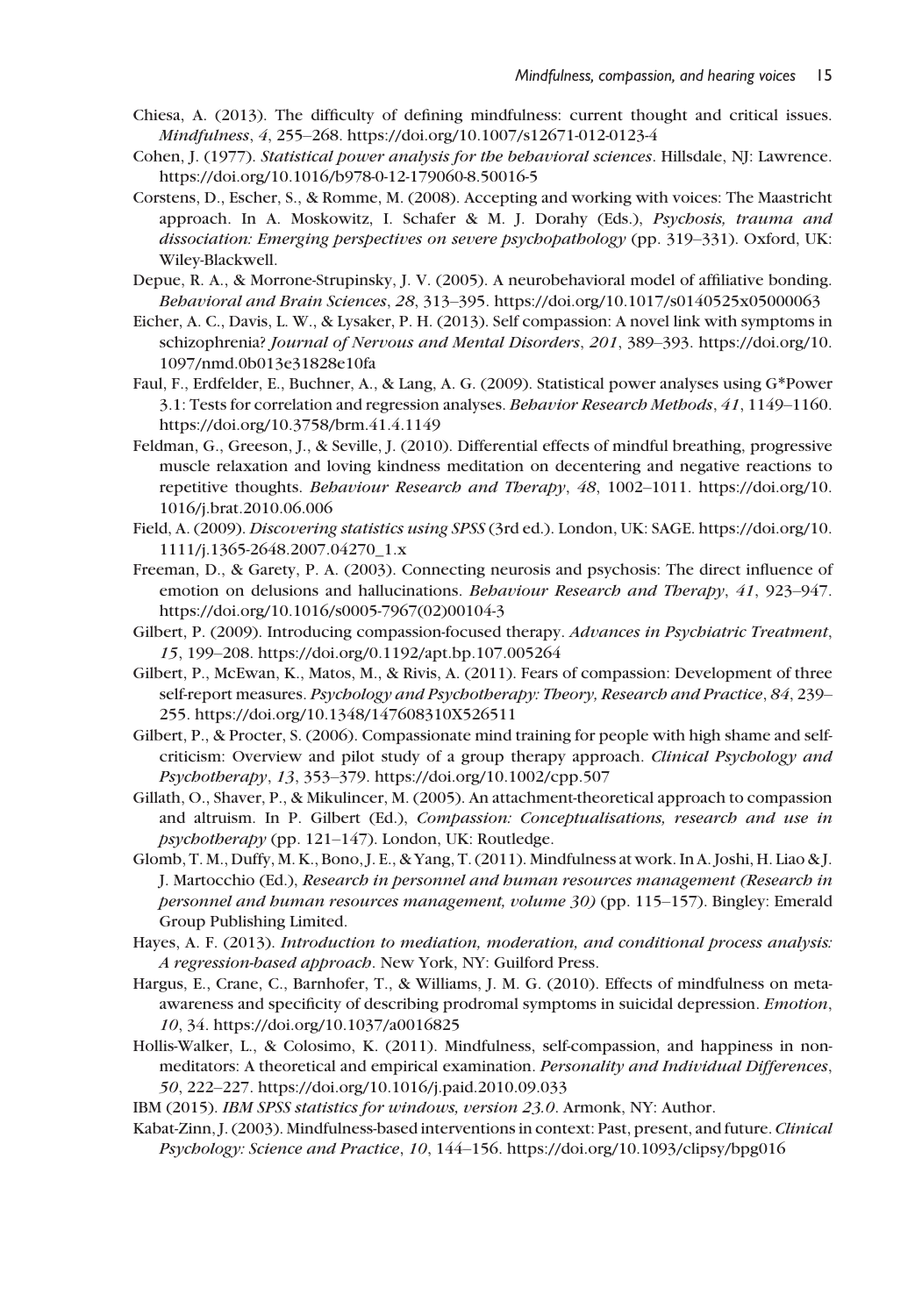- Kennedy, A., & Ellerby, M. (2016). A compassion-focused approach to working with someone diagnosed with schizophrenia. Journal of Clinical Psychology, 72, 123–131. [https://doi.org/10.](https://doi.org/10.1002/jclp.22251) [1002/jclp.22251](https://doi.org/10.1002/jclp.22251)
- Khoury, B., Lecomte, T., Fortin, G., Masse, M., Therien, P., Bouchard, V., ... Hofmann, S. G. (2013a). Mindfulness-based therapy: A comprehensive meta-analysis. Clinical Psychology Review, 33, 763–771.<https://doi.org/10.1016/j.cpr.2013.05.005>
- Khoury, B., Lecomte, T., Gaudiano, B. A., & Paquin, K. (2013b). Mindfulness interventions for psychosis: A meta-analysis. Schizophrenia Research, 150, 176–184. [https://doi.org/10.1016/j.](https://doi.org/10.1016/j.schres.2013.07.055) [schres.2013.07.055](https://doi.org/10.1016/j.schres.2013.07.055)
- Kiken, L. G., Garland, E. L., Bluth, K., Palsson, O. S., & Gaylord, S. A. (2015). From a state to a trait: Trajectories of state mindfulness in meditation during intervention predict changes in trait mindfulness. Personality and Individual Differences, 81, 41–46. [https://doi.org/10.1016/j.pa](https://doi.org/10.1016/j.paid.2014.12.044) [id.2014.12.044](https://doi.org/10.1016/j.paid.2014.12.044)
- Kim, S. H., Jung, H. Y., Hwang, S. S., Chang, J. S., Kim, Y., Ahn, Y. M., & Kim, Y. S. (2010). The usefulness of a self-report questionnaire measuring auditory verbal hallucinations. Progress in Neuro-Psychopharmacology & Biological Psychiatry, 34, 968–973. [https://doi.org/10.1016/j.](https://doi.org/10.1016/j.pnpbp.2010.05.005) [pnpbp.2010.05.005](https://doi.org/10.1016/j.pnpbp.2010.05.005)
- Kuyken, W., Watkins, E., Holden, E., White, K., Taylor, R. S., Byford, S., ... Dalgleish, T. (2010). How does mindfulness-based cognitive therapy work? Behaviour Research and Therapy, 48, 1105– 1112.<https://doi.org/10.1016/j.brat.2010.08.003>
- Mayhew, S. L., & Gilbert, P. (2008). Compassionate mind training with people who hear malevolent voices: A case series report. Clinical Psychology & Psychotherapy, 15, 113–138. [https://doi.](https://doi.org/10.1016/s0920-9964(06)70180-3) [org/10.1016/s0920-9964\(06\)70180-3](https://doi.org/10.1016/s0920-9964(06)70180-3)
- McCarthy-Jones, S. (2012). Hearing voices: The history, causes and meanings of auditory verbal hallucinations. Cambridge, UK: Cambridge University Press. [https://doi.org/10.1017/cb](https://doi.org/10.1017/cbo9781139017534.001) [o9781139017534.001](https://doi.org/10.1017/cbo9781139017534.001)
- Neff, K. D. (2003). The development of a scale to measure self-compassion. Self and Identity, 2, 223– 250.<https://doi.org/10.1080/15298860309027>
- Newman-Taylor, K., Harper, S., & Chadwick, P. (2009). Impact of cognition and affect in voice hearing: Evidence from two case studies. Behavioural and Cognitive Psychotherapy, 37, 397– 402.<https://doi.org/10.1017/s135246580999018x>
- Ponizovsky, A. M., Vitenberg, E., Baumgarten-Katz, I., & Grinshpoon, A. (2013). Attachment styles and affect regulation among outpatients with schizophrenia: Relationships to symptomatology and emotional distress. Psychology and Psychotherapy: Theory, Research and Practice, 86, 164–182.<https://doi.org/10.1111/j.2044-8341.2011.02054.x>
- Qualtrics. (2016). Qualtrics survey software [computer software]. Provo, UT: Qualtrics.
- Radford, S., Eames, C., Brennan, K., Lambert, G., Crane, C., Williams, J. M. G., ... Barnhofer, T. (2014). Trait mindfulness as a limiting factor for residual depressive symptoms: An explorative study using quantile regression. PLoS One, 9, e100022. [https://doi.org/10.1371/journal.pone.](https://doi.org/10.1371/journal.pone.0100022) [0100022](https://doi.org/10.1371/journal.pone.0100022)
- Romme, M. A. J., & Escher, A. (1989). Hearing voices. Schizophrenia Bulletin, 15, 209–216. <https://doi.org/10.1093/schbul/15.2.209>
- Romme, M. A. J., Honig, A., Noorthorn, E. O., & Escher, A. D. (1992). Coping with hearing voices: An emancipatory approach. British Journal of Psychiatry, 161, 99–103. [https://doi.org/10.1192/](https://doi.org/10.1192/bjp.161.1.99) [bjp.161.1.99](https://doi.org/10.1192/bjp.161.1.99)
- Segal, Z. V., Williams, J. M. G., & Teasdale, J. D. (2002). Mindfulness based cognitive therapy for depression – a new approach to preventing relapse. New York, NY: Guilford Press.
- Scharfe, E., & Bartholomew, K. (1994). Reliability and stability of adult attachment patterns. Personal Relationships, 1, 23–43.<https://doi.org/10.1111/j.1475-6811.1994.tb00053.x>
- Shapiro, S. L., Astin, J. A., Bishop, S. R., & Cordova, M. (2005). Mindfulness-based stress reduction for health care professionals: Results from a randomized controlled trial. International Journal of Stress Management, 12, 164–176.<https://doi.org/10.1037/1072-5245.12.2.164>